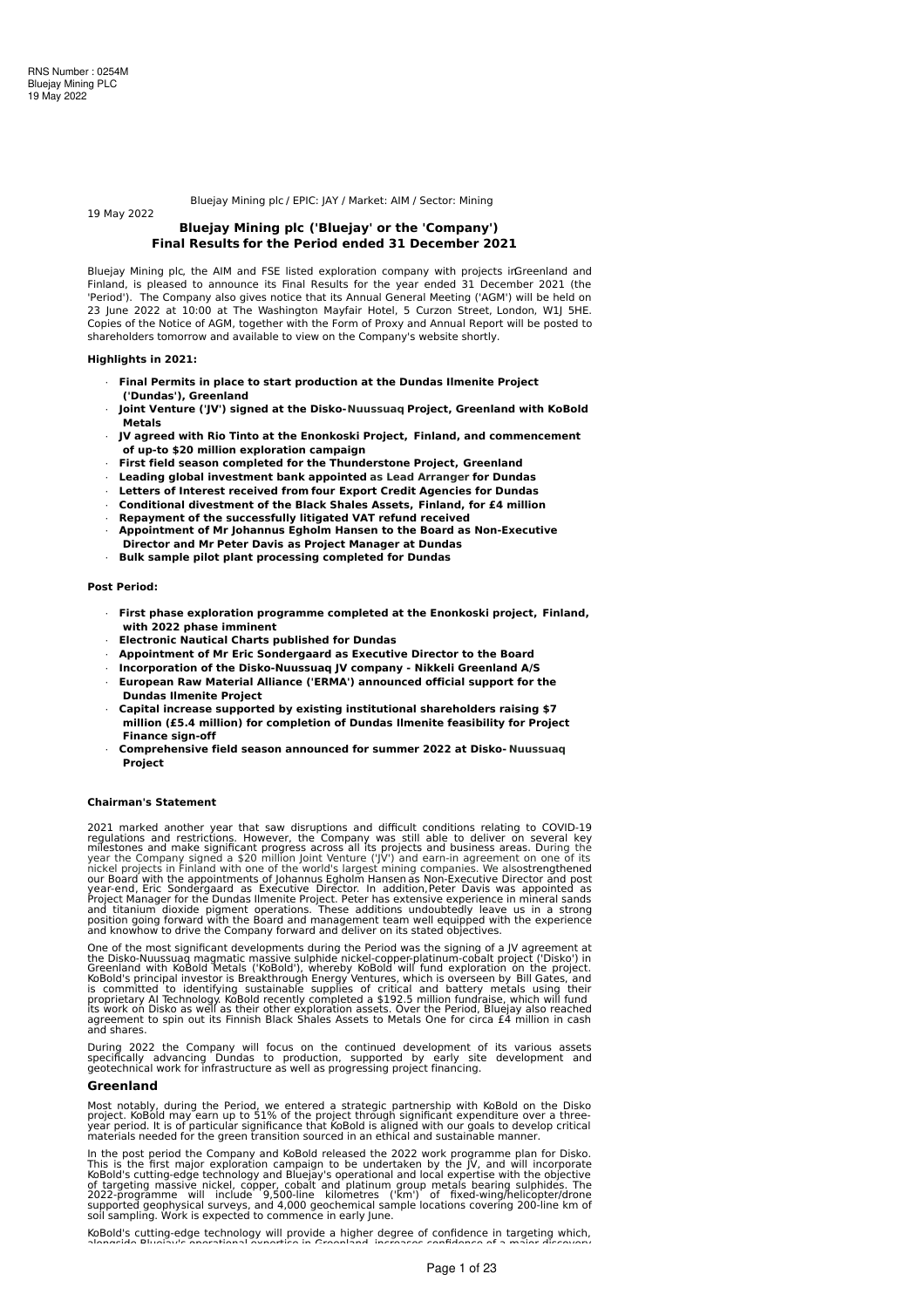aionysiue biuejay's operational expertise in Greenianu, increases commuence or a major uiscovery<br>and the recognition of a new mineral province in West Greenland. The geopolitical turmoil<br>experienced this year has exposed s

Last year Bluejay received approval for the Exploration and Closure Plan for Dundas from the Government of Greenland, the final Government approval. This follows the awarding of the project's Exploration Licence that was a

The pilot processing plant inCanada was successfully restarted in 2021 following its closure in 2020 due to COVID restrictions. This enabled the remaining material shipped from Greenland to processed to produce concentrate

Post period, the Danish Geodata Agency, Geodatastyrelsen, published the Electronic Nautical<br>Charts which cover the key seaward approach and coastal waters for shipping to and from<br>Dundas. The charts provide important navig

Turning to Thunderstone, we received, in late January, initial exploration results from our maiden<br>field programme. These initial results justify continued work to further assess the newly identified<br>gold-silver anomalies

Additionally, during the year,Greenland held a general election and formed a new coalition<br>Government. Our newly appointed CEO, Bo Stensgaard, met with the newly appointed Minister<br>for Housing, Infrastructure, Mineral Reso

# **Finland**

In 2021, the Company entered into a JV and earn-in agreement withRio Tinto Mining and<br>Exploration Ltd ('Rio Tinto') at the Company's Enonkoski nickel-copper-cobalt-PGM project<br>('Enonkoski'). During the year an initial diam

Following on from the work carried out in 2021, further confidence in the project was<br>demonstrated when the JV recently announced its planned work programme for 2022.<br>Preliminary plans include 1,500m follow-up diamond dril

In July the Company provided an update on its Outokumpu copper-cobalt-gold-silver project<br>('Outokumpu') where Bluejay's 100% owned subsidiary, FinnAust Mining Finland Oy ('FinnAust')<br>identified five drill trargets on the O

Bluejay went on to sign a binding term sheet and entered into a conditional agreement for the<br>sale of its Paltamo and Rautavaara nickel-zinc-copper-cobalt projects (collectively known as The<br>Black Shales Project) to Metals

#### **Financial**

Following a period of cash preservation during the peak of the COVID-19 Pandemic, the Company<br>has accelerated activities. The Group's cash balance at year-end was £2.7 million and has been<br>bolstered following the post-peri

We ended the year with the receival of the VAT refund, of approximately £1.1 million, from our<br>activities in Finland and Greenland. This was a result ofHer Majesty's Revenue and Customs<br>('HMRC') withdrawing its appeal

# **Outlook**

The past year saw the Company complete and further develop the portfolio, as well as monetise<br>Company assets with the conditional sale of the Black Shales. The JV agreement with KoBold<br>marked a notable step towards the de

The backing of KoBold supports a key part of Bluejay's strategy to focus on sustainable operations with the highest of Environmental, Social and Governance standards, and developing a supply chain of sustainable battery me

The Company, post period, also replenished its balance sheet with our successful \$7 million equity raise that will ensure the completion of the feasibility study at Dundas to the point of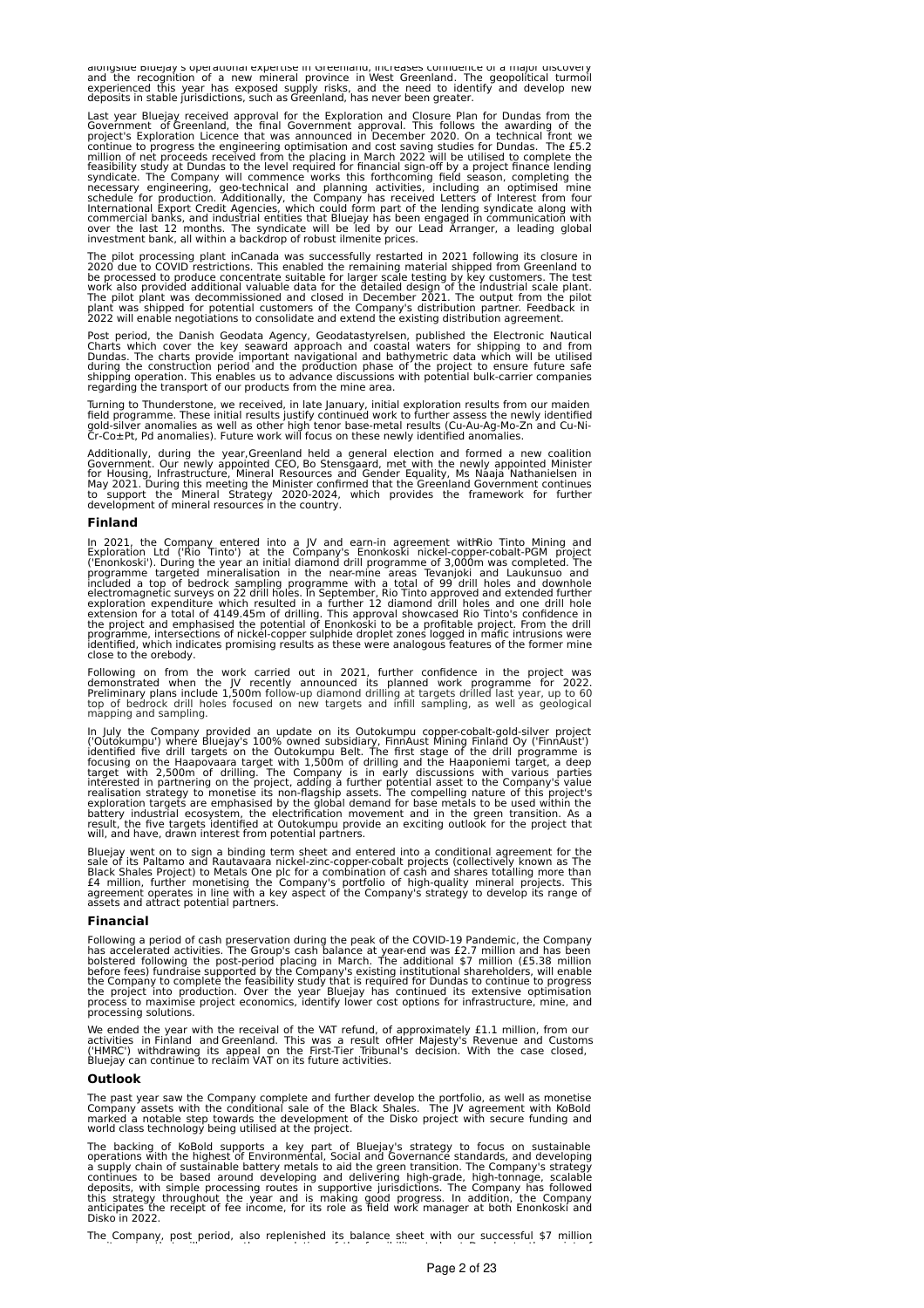equity raise that will ensure the completion of the feasibility study at Dundas to the point of Project Finance sign off.

The outlook at Dundas has grown throughout 2021, the developments made have further outlined the importance and potential of our flagship project. The appointment of the Lead Arranger of the project financing will help mov

Furthering the credentials of the Dundas project, the ERMA announced its official support for<br>Dundas, this will enable it to help secure Dundas ilmenite for end users within the European<br>Union ('EU'), creating a secure sup

Conversations with the Deputy Minister for the Ministry of Mineral Resources and the Minister for<br>Housing, Infrastructure, Minerals Resources and Gender Equality in Greenland in 2021<br>demonstrates the Greenlandic Government

The conditional partial divestment of the Black Shale assets inFinland continued the Company's focus on maintaining its cash flow by monetising certain assets within its portfolio, maintaining<br>our strategy of partnering projects to optimise the best expenditure and ownership outcome for<br>shareholders. On this note we develop our flagship projects.

Bluejay's operating jurisdictions remain supportive, it has large scale resources, high grades, low<br>costs, strong economics, institutional and industry backers, an experienced team and access to<br>end markets. As a result, t upcoming year.

I am grateful to all of the communities in which we operate, our strategic partners, stakeholders, advisors and the entire Bluejay team for their continued support and tireles work. Whilst the immediate global outlook cont 2022.

# **STATEMENTS OF FINANCIAL POSITION As at 31 December 2021**

|                                                       |                |                               | Group                  |                               | Company                |  |
|-------------------------------------------------------|----------------|-------------------------------|------------------------|-------------------------------|------------------------|--|
|                                                       |                | 31<br><b>December</b><br>2021 | 31<br>December<br>2020 | 31<br><b>December</b><br>2021 | 31<br>December<br>2020 |  |
|                                                       | Note           | £                             | £                      | £                             | £                      |  |
| <b>Non-Current Assets</b>                             |                |                               |                        |                               |                        |  |
| Property, plant and equipment                         | 6              | 1,802,379                     | 2,556,911              | 30,651                        | 91,862                 |  |
| Intangible assets                                     | $\overline{7}$ | 27,922,589                    | 26,768,227             |                               |                        |  |
| Investment in subsidiaries                            | 8              |                               |                        | 34,509,322                    | 33,168,092             |  |
|                                                       |                | 29,724,968                    | 29,325,138             | 34,539,973                    | 33,259,954             |  |
| <b>Current Assets</b>                                 |                |                               |                        |                               |                        |  |
| Financial assets at fair value                        |                |                               |                        |                               |                        |  |
| through profit or loss                                |                |                               | 100,000                |                               | 100,000                |  |
| Trade and other receivables                           | 9              | 228,909                       | 1,503,896              | 564,181                       | 1,248,085              |  |
| Cash and cash equivalents                             | 10             | 2,701,792                     | 5,942,848              | 2,534,964                     | 5,649,030              |  |
|                                                       |                | 2,930,701                     | 7,546,744              | 3,099,145                     | 6,997,115              |  |
| <b>Total Assets</b>                                   |                | 32,655,669                    | 36,871,882             | 37,639,118                    | 40,257,069             |  |
| <b>Non-Current Liabilities</b>                        |                |                               |                        |                               |                        |  |
| Deferred tax liabilities                              | 12             | 496,045                       | 496,045                |                               |                        |  |
|                                                       |                | 496,045                       | 496,045                |                               |                        |  |
| <b>Current Liabilities</b>                            |                |                               |                        |                               |                        |  |
| Lease liabilities                                     |                |                               | 62,220                 |                               | 62,220                 |  |
| Trade and other payables                              | 11             | 630,833                       | 1,179,694              | 365,175                       | 175,928                |  |
|                                                       |                | 630,833                       | 1,241,914              | 365,175                       | 238,148                |  |
| <b>Total Liabilities</b>                              |                | 1,126,878                     | 1,737,959              | 365,175                       | 238,148                |  |
|                                                       |                |                               |                        |                               |                        |  |
| <b>Net Assets</b>                                     |                | 31,528,791                    | 35,133,923             | 37,273,943                    | 40,018,921             |  |
| <b>Equity attributable to owners</b><br>of the Parent |                |                               |                        |                               |                        |  |
| Share capital                                         | 14             | 7,484,355                     | 7,484,232              | 7,484,355                     | 7,484,232              |  |
| Share premium                                         | 14             | 55,705,882                    | 55,620,034             | 55,705,882                    | 55,620,034             |  |
| Other reserves                                        | 16             | (7, 213, 274)                 | (6, 220, 719)          | 1,292,323                     | 644,738                |  |
| <b>Retained losses</b>                                |                | (24, 448, 172)                | (21, 749, 624)         | (27, 208, 617)                | (23, 730, 083)         |  |
| <b>Total Equity</b>                                   |                | 31,528,791                    | 35,133,923             | 37,273,943                    | 40,018,921             |  |

The Company has elected to take the exemption under Section 408 of the Companies Act 2006<br>from presenting the Parent Company Income Statement and Statement of Comprehensive<br>Income. The loss for the Company for the year end

**CONSOLIDATED INCOME STATEMENT**

**For the year ended 31 December 2021**

|                             |      | Year ended<br>31 | Year ended<br><b>December</b> 31 December |
|-----------------------------|------|------------------|-------------------------------------------|
|                             |      | 2021             | 2020                                      |
| <b>Continued operations</b> | Note |                  |                                           |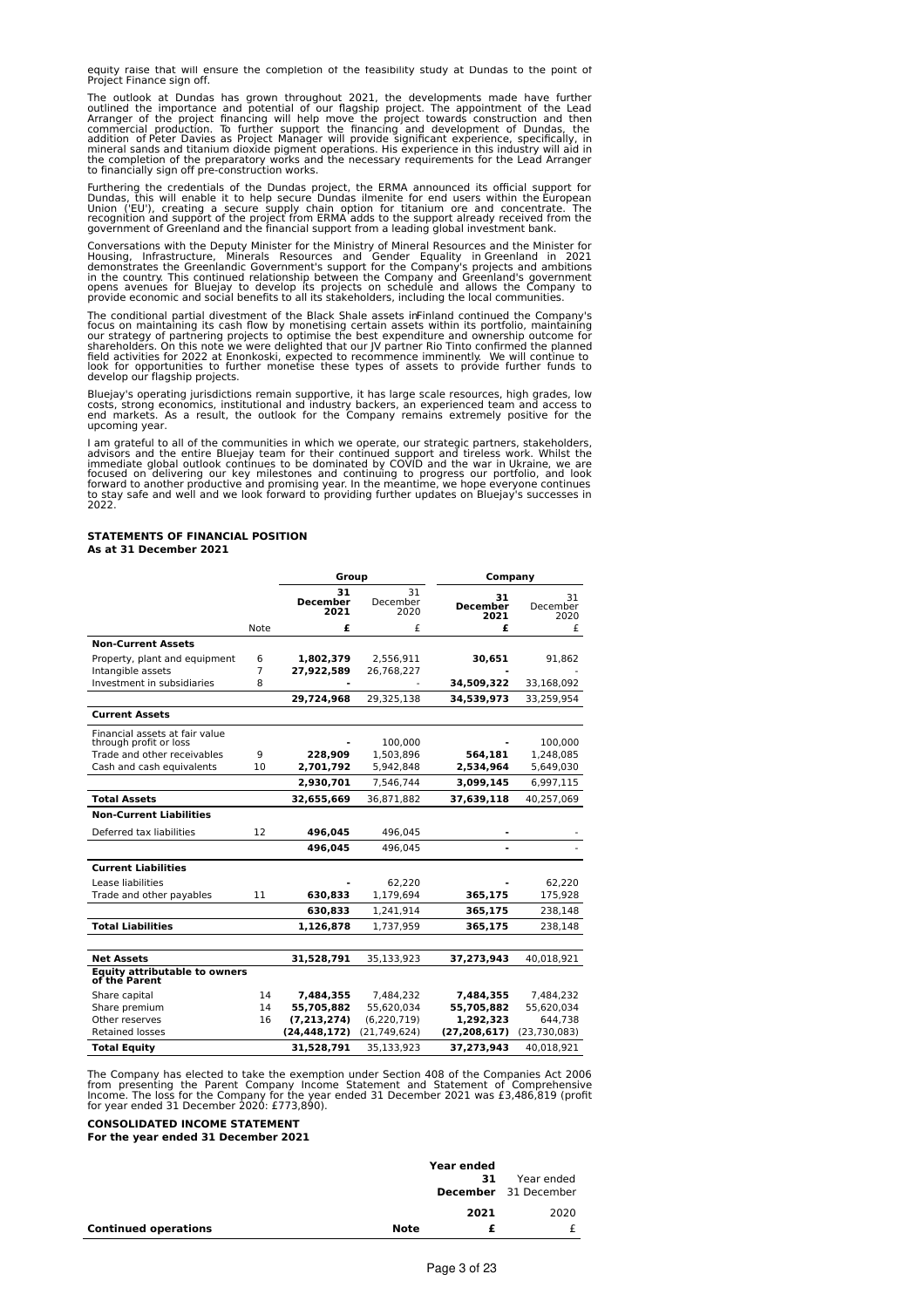| Revenue                                                                     |    |             |               |
|-----------------------------------------------------------------------------|----|-------------|---------------|
| Cost of sales                                                               | 23 | (199, 844)  |               |
| <b>Gross profit</b>                                                         |    | (199, 844)  |               |
| Administrative expenses                                                     | 23 | (2,662,046) | (2,510,820)   |
| Other (losses)/gains                                                        | 20 | (46, 072)   | 49,360        |
| Foreign exchange gain/(losses)                                              |    | 18,235      | (65, 019)     |
| <b>Operating loss</b>                                                       |    | (2,889,727) | (2,526,479)   |
| Finance (expense)/income                                                    | 19 | (4, 251)    | 1,968         |
| Other income                                                                |    | 187,145     | 36,949        |
| Loss before income tax                                                      |    | (2,706,833) | (2,487,562)   |
| Income tax                                                                  | 21 |             | 229,963       |
| Loss for the year attributable to owners of the<br>Parent                   |    | (2,706,833) | (2, 257, 599) |
| <b>Basic and Diluted Earnings Per Share attributable</b>                    |    | (0.28)p     | (0.23)p       |
| to owners of the Parent during the period<br>(expressed in pence per share) | 22 |             |               |

# **CONSOLIDATED STATEMENT OF COMPREHENSIVE INCOME**

**For the year ended 31 December 2021**

|                                                                    | Year ended<br>31<br><b>December</b><br>2021 | Year ended<br>31<br>December<br>2020 |
|--------------------------------------------------------------------|---------------------------------------------|--------------------------------------|
| Loss for the year                                                  |                                             | $(2,706,833)$ $(2,257,599)$          |
| <b>Other Comprehensive Income:</b>                                 |                                             |                                      |
| Items that may be subsequently reclassified to profit or<br>loss   |                                             |                                      |
| Currency translation differences                                   | (1.640.140)                                 | 1,399,646                            |
| Other comprehensive income for the year, net of tax                | (4,346,973)                                 | 1,399,646                            |
| Total Comprehensive Income attributable to owners of<br>the Parent | (4,346,973)                                 | (857, 953)                           |

**CONSOLIDATED STATEMENT OF CHANGES IN EQUITY For the year ended 31 December 2021**

|                                                                            | <b>Note</b> | Share<br>capital<br>£ | Share<br>premium<br>£            | Other<br>reserves<br>£ | Retained<br>losses<br>£ | Total<br>£    |
|----------------------------------------------------------------------------|-------------|-----------------------|----------------------------------|------------------------|-------------------------|---------------|
| Balance as at 1 January<br>2020                                            |             | 7,484,066             |                                  | 55,463,656 (7,604,567) | (19, 543, 695)          | 35,799,460    |
| Loss for the year                                                          |             |                       |                                  |                        | (2, 257, 599)           | (2, 257, 599) |
| Other comprehensive<br>income for the year                                 |             |                       |                                  |                        |                         |               |
| Items that may be<br>subsequently reclassified<br>to profit or loss        |             |                       |                                  |                        |                         |               |
| Currency translation<br>differences                                        |             |                       |                                  | 1,399,646              |                         | 1,399,646     |
| <b>Total comprehensive</b><br>income for the year                          |             |                       | $\overline{a}$                   | 1.399.646              | (2, 257, 599)           | (857, 953)    |
| Share based payments                                                       | 15          | 166                   | 156,378                          |                        |                         | 156,544       |
| <b>Issued Options</b>                                                      | 14          |                       |                                  | 35,872                 |                         | 35,872        |
| <b>Expired options</b>                                                     | 14          |                       |                                  | (51, 670)              | 51.670                  |               |
| <b>Total transactions with</b><br>owners, recognised directly<br>in equity |             | 166                   | 156,378                          | (15, 798)              | 51,670                  | 192,416       |
| <b>Balance as at 31 December</b><br>2020                                   |             | 7,484,232             | 55,620,034                       | (6,220,719)            | (21,749,624)            | 35,133,923    |
|                                                                            |             |                       |                                  |                        |                         |               |
| <b>Balance as at 1 January</b><br>2021                                     |             |                       | 7,484,232 55,620,034 (6,220,719) |                        | (21,749,624)            | 35,133,923    |
| Loss for the year                                                          |             |                       |                                  | ٠                      | (2,706,833)             | (2,706,833)   |
| Other comprehensive<br>income for the year                                 |             |                       |                                  |                        |                         |               |
| Items that may be<br>subsequently reclassified<br>to profit or loss        |             |                       |                                  |                        |                         |               |
| Currency translation<br>differences                                        |             |                       |                                  | (1,640,140)            |                         | (1,640,140)   |
| <b>Total comprehensive</b><br>income for the year                          |             |                       |                                  | (1,640,140)            | (2.706.833)             | (4,346,973)   |
| Share based payments                                                       | 15          | 123                   | 85,848                           |                        |                         | 85,971        |
| <b>Issued Options</b>                                                      | 14          |                       |                                  | 655.870                |                         | 655.870       |
| <b>Exercised options</b>                                                   | 14          |                       |                                  | (8.285)                | 8.285                   |               |
| <b>Total transactions with</b><br>owners, recognised directly<br>in equity |             | 123                   | 85,848                           | 647.585                | 8,285                   | 741.841       |
| <b>Balance as at 31 December</b><br>2021                                   |             | 7.484.355             |                                  | 55,705,882 (7,213,274) | (24.448.172)            | 31,528,791    |

**COMPANY STATEMENT OF CHANGES IN EQUITY**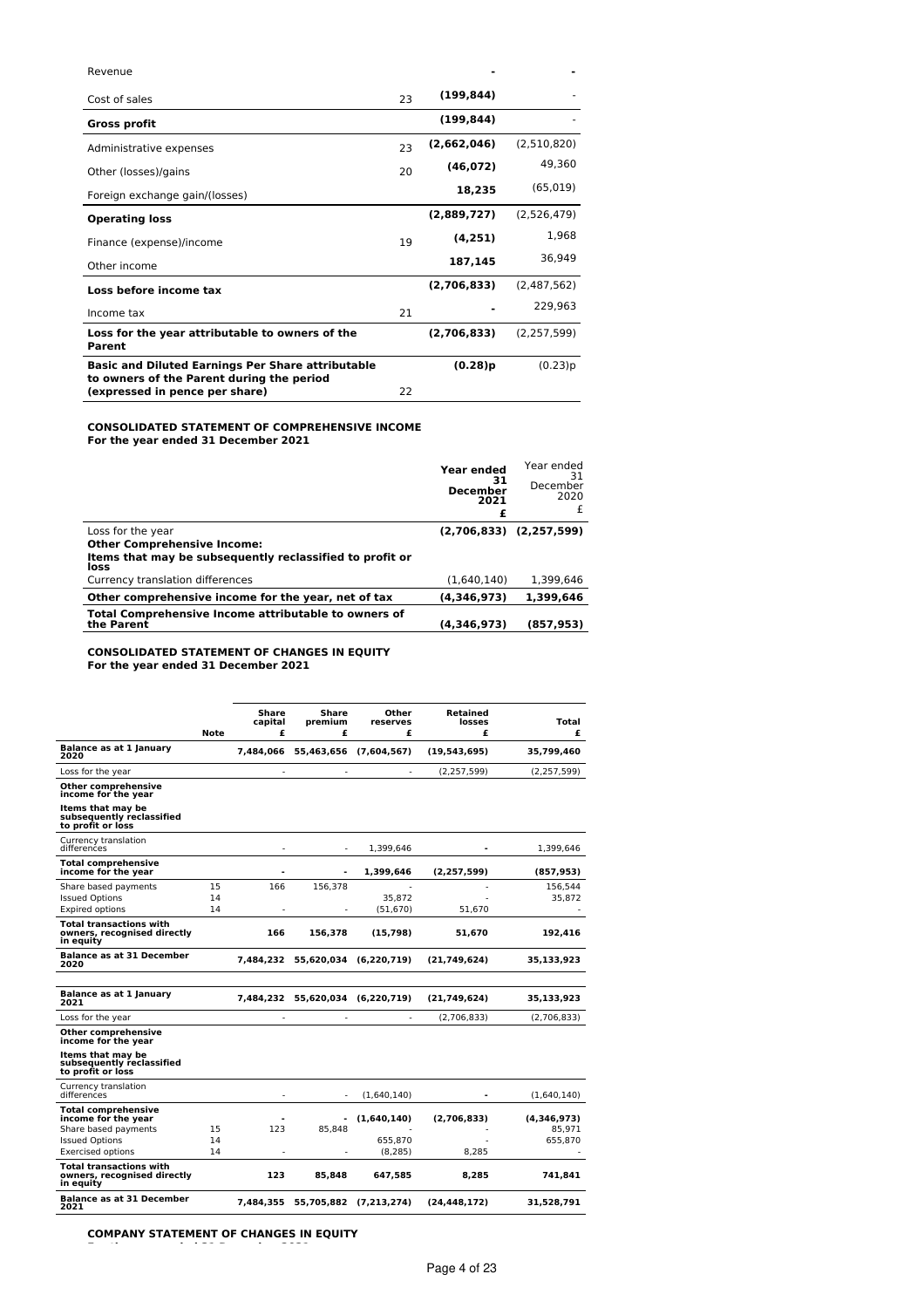# **For the year ended 31 December 2021**

|                                                                            | <b>Note</b> | Share<br>capital<br>£ | <b>Share</b><br>premium<br>£ | Other<br>reserves<br>£ | <b>Retained</b><br>losses<br>£ | <b>Total equity</b><br>£ |
|----------------------------------------------------------------------------|-------------|-----------------------|------------------------------|------------------------|--------------------------------|--------------------------|
| Balance as at 1 January 2020                                               |             | 7.484.066             | 55.463.656                   | 660.536                | (24.555.643)                   | 39.052.615               |
| Profit for the year                                                        |             |                       | ٠                            |                        | 773.890                        | 773.890                  |
| <b>Total comprehensive income</b><br>for the year                          |             |                       |                              |                        | 773.890                        | 773,890                  |
| Share based payments                                                       | 15          | 166                   | 156.378                      |                        |                                | 156.544                  |
| <b>Issued Options</b>                                                      | 14          |                       |                              | 35.872                 |                                | 35.872                   |
| <b>Expired Options</b>                                                     | 14          |                       | ٠                            | (51.670)               | 51.670                         |                          |
| <b>Total transactions with</b><br>owners, recognised directly in<br>equity |             | 166                   | 156,378                      | (15, 798)              | 51,670                         | 192,416                  |
| <b>Balance as at 31 December</b><br>2020                                   |             | 7.484.232             | 55.620.034                   | 644,738                | (23.730.083)                   | 40.018.921               |
| Balance as at 1 January 2021                                               |             | 7.484.232             | 55.620.034                   | 644.738                | (23.730.083)                   | 40.018.921               |
| Loss for the year                                                          |             |                       |                              |                        | (3.486.819)                    | (3.486.819)              |
| <b>Total comprehensive income</b><br>for the year                          |             |                       |                              | $\blacksquare$         | (3.486.819)                    | (3.486.819)              |
| Share based payments                                                       | 15          | 123                   | 85.848                       | ٠                      |                                | 85.971                   |
| <b>Issued Options</b>                                                      | 14          |                       |                              | 655.870                |                                | 655.870                  |
| <b>Exercised options</b>                                                   | 14          | ٠                     | ٠                            | (8.285)                | 8.285                          |                          |
| <b>Total transactions with</b><br>owners, recognised directly in<br>equity |             | 123                   | 85.848                       | (647, 585)             | 8.285                          | 741.841                  |
| <b>Balance as at 31 December</b><br>2021                                   |             | 7,484,355             | 55,705,882                   | 1,292,323              | (27, 208, 617)                 | 37,273,943               |

# **STATEMENTS OF CASH FLOWS**

**For the year ended 31 December 2021**

|                                                          |             | Group                         |                        | Company                         |                        |
|----------------------------------------------------------|-------------|-------------------------------|------------------------|---------------------------------|------------------------|
|                                                          |             | Year ended                    | Year ended             | Year ended                      | Year ended             |
|                                                          |             | 31<br><b>December</b><br>2021 | 31<br>December<br>2020 | 31<br>December<br>2021          | 31<br>December<br>2020 |
|                                                          | <b>Note</b> | £                             | £                      | £                               | £                      |
| Cash flows from operating activities                     |             |                               |                        |                                 |                        |
| Profit/(Loss) before income tax<br>Adjustments for:      |             | $(2,706,833)$ $(2,487,563)$   |                        | (3,486,826)                     | 773,890                |
| Depreciation                                             | 6           | 460,713                       | 606,585                | 83,645                          | 103,308                |
| Gain on sale of financial assets at FVTPL                |             | (75, 497)                     |                        | (75,497)                        |                        |
| Share options expense                                    | 15          | 655,870                       | 35,872                 | 655,870                         | 35,872                 |
| Share based payments                                     |             |                               | 156,544                |                                 | 156,544                |
| Intercompany management fees                             |             |                               |                        | (722,716)                       | (574, 921)             |
| Net finance (income)/costs                               | 19          | 4,251                         | (1,968)                | (668, 198)                      | (641, 556)             |
| Non cash loss/(gain)                                     |             | 454                           | 4.371                  | 2,329,977                       | (1,648,862)            |
| Impairments                                              |             |                               | 14,299                 |                                 |                        |
| Income tax received<br>Changes in working capital:       | 21          |                               | 229,963                |                                 |                        |
| Decrease in trade and other receivables                  | 9           | 1,377,664                     | 305,100                | 1,413,873                       | 1,054,892              |
| Increase/(Decrease) in trade and other                   |             |                               |                        |                                 |                        |
| payables                                                 | 11          | (321, 408)                    | (345, 257)             | 171,081                         | (820, 248)             |
| Net cash used in operating<br>activities                 |             | (604, 786)                    | (1,482,054)            | (298,791)                       | (1,561,081)            |
| Cash flows from investing activities                     |             |                               |                        |                                 |                        |
| Purchase of property plant and<br>equipment              | 6           | (26, 037)                     | (243, 854)             | (22, 433)                       | (17,331)               |
| Sale/(purchase) of financial assets at                   |             |                               |                        |                                 |                        |
| <b>FVTPL</b>                                             |             | 75,497                        | (100,000)              | 75,497                          | (100,000)              |
| Sale of property, plant and equipment                    | 6           | 179,245                       |                        |                                 |                        |
| Purchase of intangible assets                            | 7           | (2,887,110)                   | (2,471,136)            |                                 |                        |
| Interest received                                        |             | 379                           | 6,697                  | 379                             | 6,697                  |
| Net cash used in investing<br>activities                 |             | (2,658,026)                   | (2,808,293)            | 53,443                          | (110, 634)             |
| Cash flows from financing activities                     |             |                               |                        |                                 |                        |
| Proceeds from issue of share capital                     | 14          | 85,970                        |                        | 85,970                          |                        |
| Transaction costs of share issue                         | 14          |                               |                        |                                 |                        |
| Net loans granted to subsidiary                          |             |                               |                        |                                 |                        |
| undertakings                                             |             |                               |                        | $(2,892,470)$ $(2,795,805)$     |                        |
| Repayment of loans                                       |             | (62, 220)                     | (80, 814)              | (62, 220)                       | (80, 814)              |
| Interest paid                                            |             | (252)                         | (1,528)                |                                 |                        |
| Net cash generated from financing<br>activities          |             | 23,498                        | (82, 342)              | (2,868,720)                     | (2,876,619)            |
| Net decrease/(increase) in cash and<br>cash equivalents  |             | (3,239,314)                   | (4,372,689)            | $(3, 114, 068)$ $(4, 548, 334)$ |                        |
| <b>Cash and cash equivalents at</b><br>beginning of year |             | 5,942,848                     | 10,314,701             | 5,649,030                       | 10,197,337             |
| Exchange gain on cash and cash<br>equivalents            |             | (1, 742)                      | 836                    | 2                               | 27                     |
| Cash and cash equivalents at end<br>of year              | 10          | 2,701,792                     | 5,942,848              | 2,534,964                       | 5,649,030              |

**NOTES TO THE FINANCIAL STATEMENTS For the year ended 31 December 2021**

# **1. General information**

The principal activity ofBluejay Mining plc (the 'Company') and its subsidiaries (together the 'Group') is the exploration and development of precious and base metals. The Company's shares are listed on the AIM of the London Stock Exchange and the open market of the Frankfurt Stock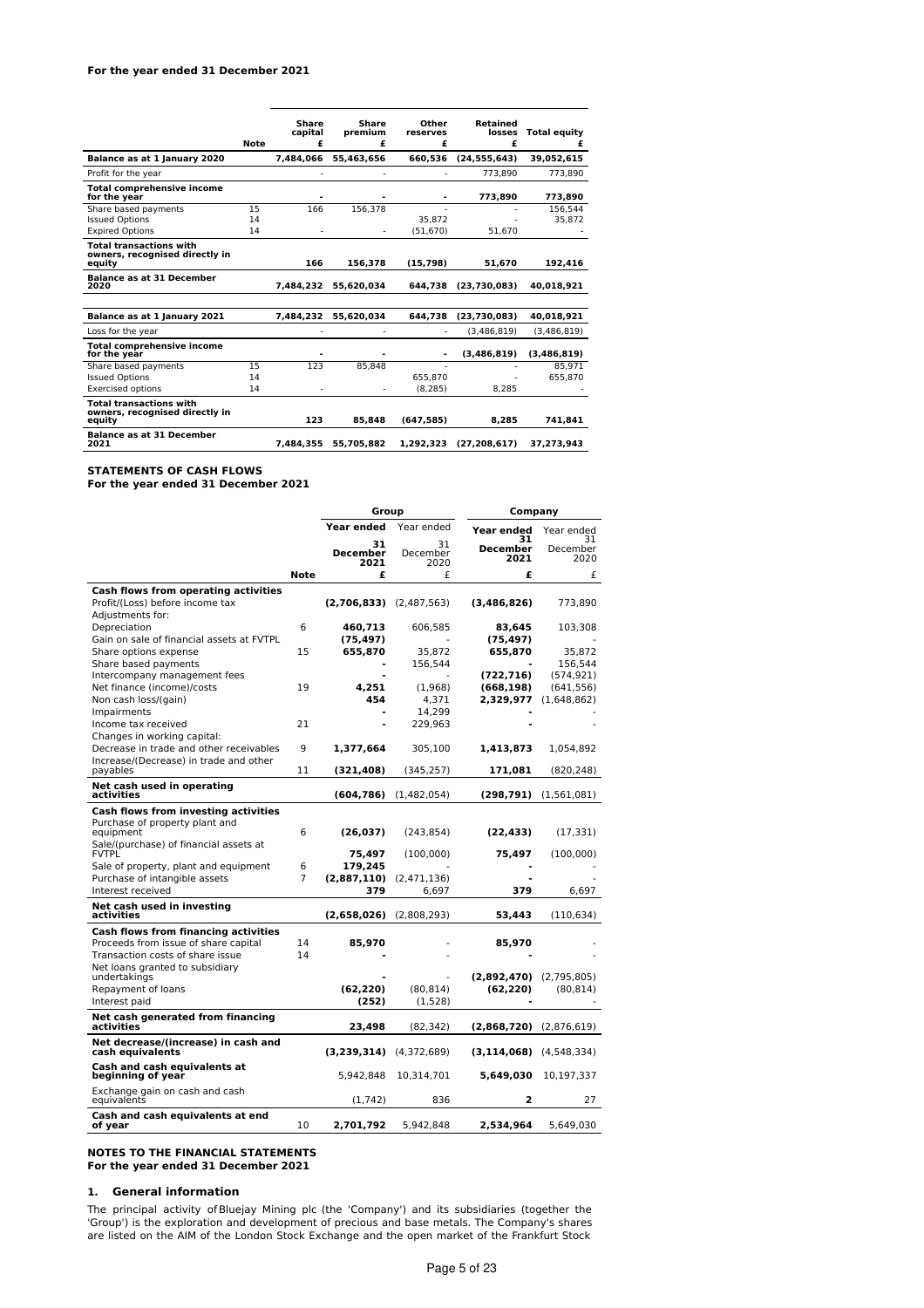Exchange. The Company is incorporated and domiciled in England.

The address of its registered office is Suite 1, 15 Ingestre PlaceLondon, W1F 0DU.

#### **2. Summary of significant Accounting Policies**

The principal Accounting Policies applied in the preparation of these Consolidated Financial Statements are set out below. These Policies have been consistently applied to all the periods presented, unless otherwise stated.

#### **2.1. Basis of preparation of Financial Statements**

The consolidated financial statements have been prepared in accordance with International Financial Reporting Standards (IFRS) as issued by the International Accounting Standards Board (IASB) conformity with the Companies Act 2006. The Consolidated Financial Statements have also been prepared under the historical cost convention, except as modified for assets and liabilities recognised at fair value on business combination.

The Financial Statements are presented in Pound Sterling rounded to the nearest pound.

The preparation of financial statements in conformity with IFRS requires the use of certain critical accounting estimates. It also requires management to exercise its judgement in the process of applying the Accounting Policies. The areas involving a higher degree of judgement or complexity, or areas where assumptions and estimates are significant to the Consolidated Financial Statements are disclosed in Note 4.

#### **2.2. New and amended standards**

(a) New and amended standards mandatory for the first time for the financial periods beginning on or after 1 January 2021

The International Accounting Standards Board (IASB) issued various amendments and revisions to International Financial Reporting Standards and IFRIC interpretations. The amendments and revisions were applicable for the period ended 31 December 2021 but did not result in any material changes to the financial statements of the Group or Company.

ii) New standards, amendments and interpretations in issue but not yet effective or not yet endorsed and not early adopted

Standards, amendments and interpretations that are not yet effective and have not been early adopted are as follows:

| Impact on initial application                               | <b>Effective date</b> |
|-------------------------------------------------------------|-----------------------|
| Reference to Conceptual Framework                           | 1 January 2022        |
| Onerous contracts                                           | 1 January 2022        |
| Proceeds before intended use                                | 1 January 2022        |
| 2018-2020 Cycle                                             | 1 January 2022        |
| Accounting estimates                                        | 1 January 2023        |
| Classification of Liabilities as Current<br>or Non-Current. | 1 January 2023        |
|                                                             |                       |

The Group is evaluating the impact of the new and amended standards above which are not expected to have a material impact on the Group's results or shareholders' funds.

#### **2.3. Basis of Consolidation**

The Consolidated Financial Statements consolidate the financial statements of the Company and its subsidiaries made up to 31 December. Subsidiaries are entities over which the Group has control. Control is achieved when the Group is exposed, or has rights, to variable returns from its involvement with the investee and has the ability to affect those returns through its power over the investee.

Generally, there is a presumption that a majority of voting rights result in control. To support this presumption and when the Group has less than a majority of the voting or similar rights of an investee, the Group considers all relevant facts and circumstances in assessing whether it has power over an investee, including:

- · The contractual arrangement with the other vote holders of the investee;
- Rights arising from other contractual arrangements; and
- The Group's voting rights and potential voting rights

The Group re-assesses whether or not it controls an investee if facts and circumstances indicate that there are changes to one or more of the three elements of control. Subsidiaries are fully consolidated from the date on which control is transferred to the Group. They are deconsolidated from the date that control ceases. Assets, liabilities, income and expenses of a subsidiary acquired or disposed of during the period are included in the consolidated financial statements from the date the Group gains control until the date the Group ceases to control the subsidiary.

Investments in subsidiaries are accounted for at cost less impairment within the parent company financial statements. Where necessary, adjustments are made to the financial statements of subsidiaries to bring the accounting policies used in line with those used by other members of the Group. All significant intercompany transactions and balances between Group enterprises are eliminated on consolidation.

# **2.4. Going concern**

The Consolidated Financial Statements have been prepared on a going concern basis. Although the Group's assets are not generating revenues and an operating loss has been reported, the Directors are of the view that the Group has sufficient funds to meet all committed and contractual expenditure within the next 12 months and to maintain good title to the exploration licences. This will ensure they will still be in a strong financial position once they are able to recommence exploration activity.

The Group's business activities together with the additional factors likely to affect its future development, performance and position are set out in the Chairman's Report on pages 3-5. In addition, Note 3 to the Consolidated Financial Statements includes the Group's objectives, policies and processes for managing its capital; its financial risk management objectives; details of its financial instruments and its exposure to market, credit and liquidity risk.

The Directors have a reasonable expectation that the Group and Company have sufficient resources to continue in the current economic climate and for the foreseeable future. Thus, they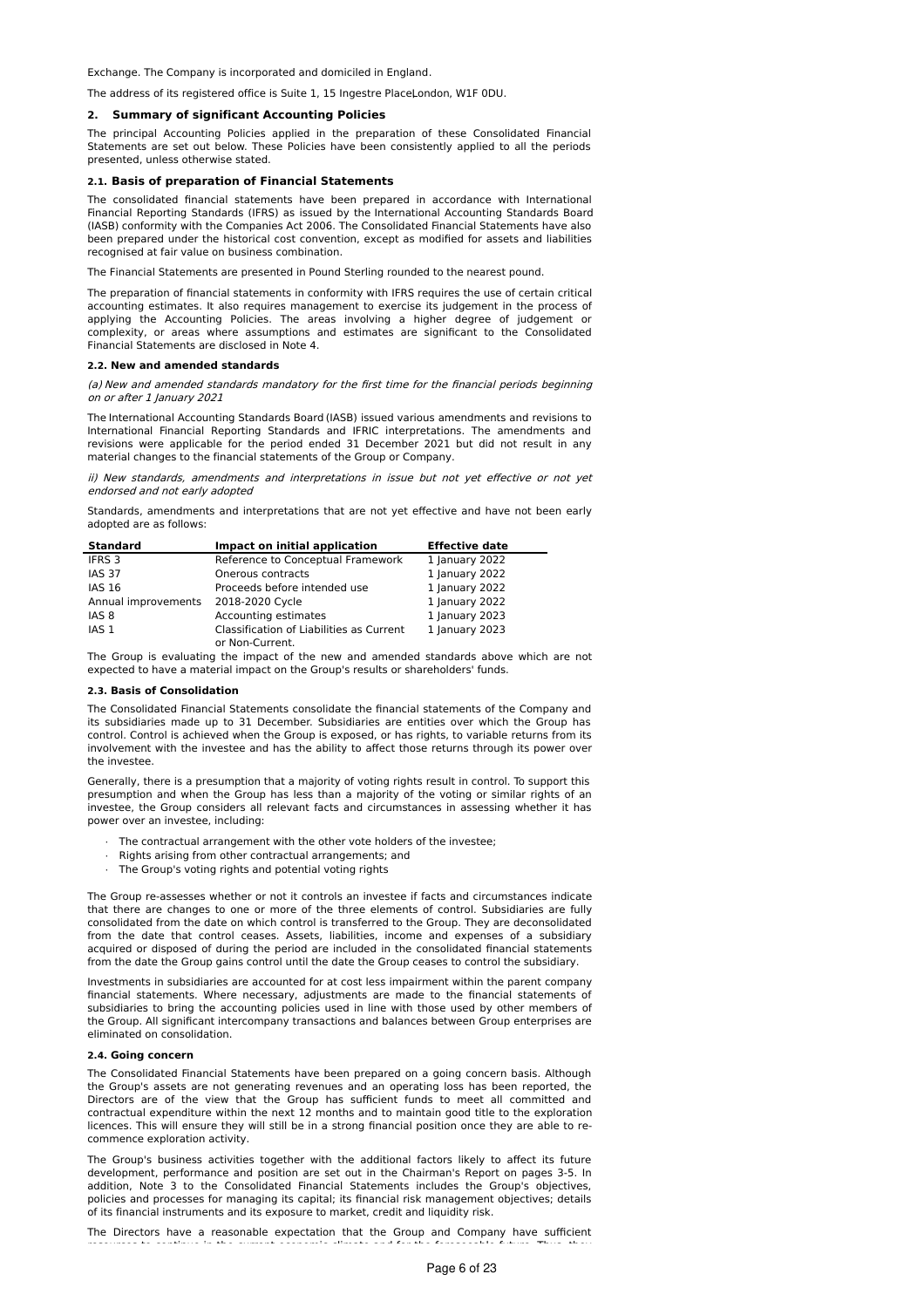resources to continue in the current economic climate and for the foreseeable future. Thus, they continue to adopt the going concern basis of accounting in preparing the Group and Company Financial Statements.

# **2.5. Segment reporting**

Operating segments are reported in a manner consistent with the internal reporting provided to the chief operating decision-maker (CODM). The CODM, who is responsible for allocating resources and assessing performance of the operating segments, has been identified as the Board of Directors that makes strategic decisions.

Segment results include items directly attributable to a segment as well as those that can be allocated on a reasonable basis.

# **2.6. Foreign currencies**

# (a) Functional and presentation currency

Items included in the Financial Statements of each of the Group's entities are measured using the currency of the primary economic environment in which the entity operates (the 'functional currency'). The functional currency of the UK parent entity and UK subsidiary is Pound Sterling, the functional currency of the Finnish subsidiaries is Euros and the functional currency of the Greenlandic subsidiaries is Danish Krone. The Financial Statements are presented in Pounds Sterling which is the Company's functional and Group's presentation currency.

### (b) Transactions and balances

Foreign currency transactions are translated into the functional currency using the exchange rates prevailing at the dates of the transactions or valuation where such items are remeasured. Foreign exchange gains and losses resulting from the settlement of such transactions and from the translation at period-end exchange rates of monetary assets and liabilities denominated in foreign currencies are recognised in the income statement.

#### (c) Group companies

The results and financial position of all the Group entities (none of which has the currency of a hyperinflationary economy) that have a functional currency different from the presentation currency are translated into the presentation currency as follows:

- · assets and liabilities for each period end date presented are translated at the period-end closing rate;
- · income and expenses for each Income Statement are translated at average exchange rates (unless this average is not a reasonable approximation of the cumulative effect of the rates prevailing on the transaction dates, in which case income and expenses are translated at the dates of the transactions); and
- all resulting exchange differences are recognised in other comprehensive income.

On consolidation, exchange differences arising from the translation of the net investment in foreign entities, and of monetary items receivable from foreign subsidiaries for which settlement is neither planned nor likely to occur in the foreseeable future, are taken to other comprehensive income. When a foreign operation is sold, such exchange differences are recognised in the Income Statement as part of the gain or loss on sale.

# **2.7. Intangible assets**

#### Exploration and evaluation assets

The Group recognises expenditure as exploration and evaluation assets when it determines that those assets will be successful in finding specific mineral resources. Expenditure included in the initial measurement of exploration and evaluation assets and which are classified as intangible assets relate to the acquisition of rights to explore, topographical, geological, geochemical and geophysical studies, exploratory drilling, trenching, sampling and activities to evaluate the technical feasibility and commercial viability of extracting a mineral resource. Capitalisation of pre-production expenditure ceases when the mining property is capable of commercial production.

# Exploration and evaluation assets are recorded and held at cost

Exploration and evaluation assets are not subject to amortisation, as such at the year-end all intangibles held have an indefinite life, but are assessed annually for impairment. The assessment is carried out by allocating exploration and evaluation assets to cash generating units ('CGU's'), which are based on specific projects or geographical areas. The CGU's are then assessed for impairment using a variety of methods including those specified in IFRS 6.

Whenever the exploration for and evaluation of mineral resources in cash generating units does not lead to the discovery of commercially viable quantities of mineral resources and the Group has decided to discontinue such activities of that unit, the associated expenditures are written off to the Income Statement.

#### Exploration and evaluation assets recorded at fair-value on business combination

Exploration assets which are acquired as part of a business combination are recognised at fair value in accordance with IFRS 3. When a business combination results in the acquisition of an entity whose only significant assets are its exploration asset and/or rights to explore, the Directors consider that the fair value of the exploration assets is equal to the consideration. Any excess of the consideration over the capitalised exploration asset is attributed to the fair value of the exploration asset.

# **2.8. Investments in subsidiaries**

Investments in Group undertakings are stated at cost, which is the fair value of the consideration paid, less any impairment provision.

# **2.9. Property, plant and equipment**

Property, Plant and equipment is stated at cost less accumulated depreciation and any accumulated impairment losses. Depreciation is provided on all property, plant and equipment to write off the cost less estimated residual value of each asset over its expected useful economic life on a straight line basis at the following annual rates:

# Office Equipment - 5 years

Machinery and Equipment - 5 to 15 years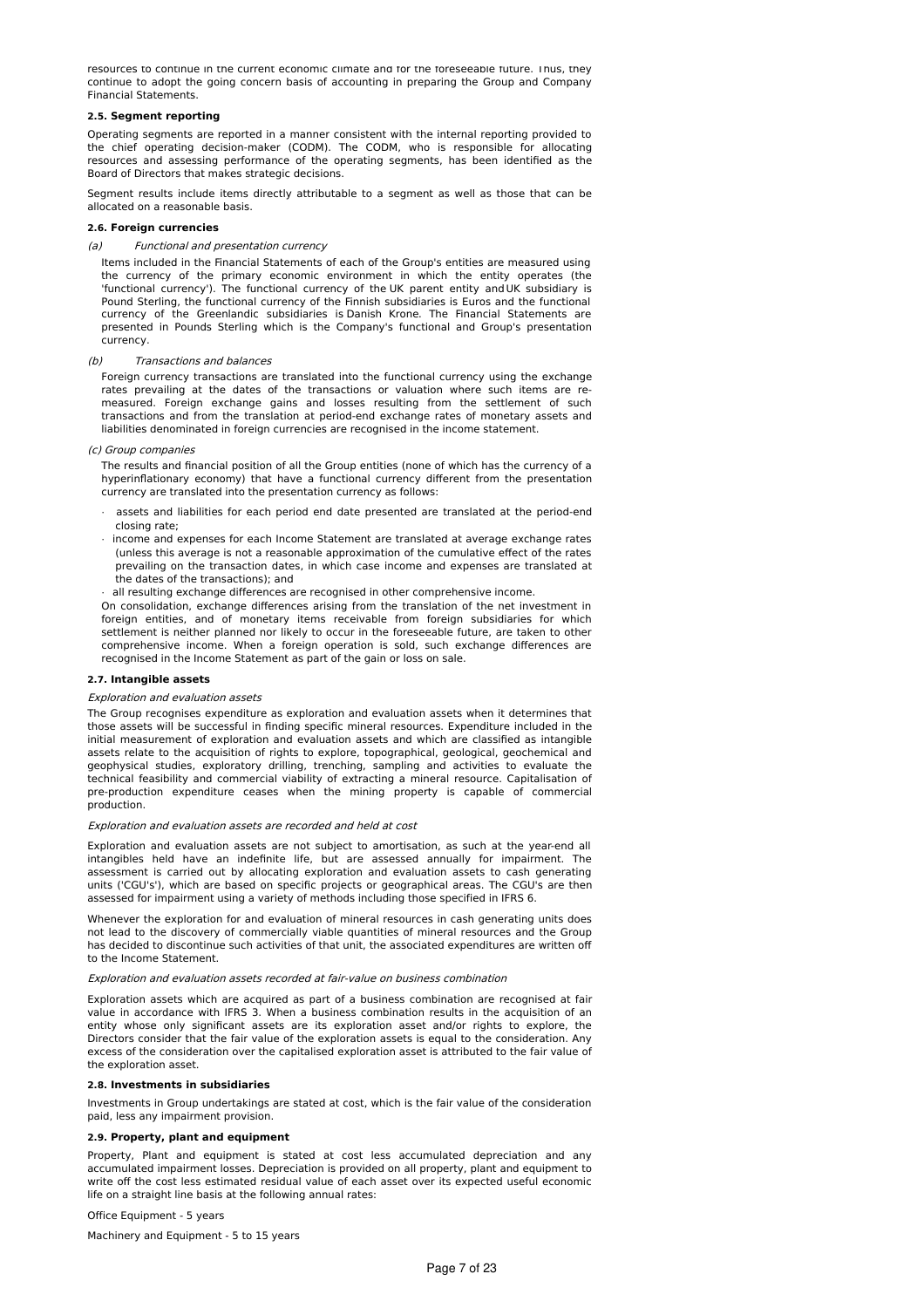#### Software - 2 years

Subsequent costs are included in the asset's carrying amount or recognised as a separate asset. as appropriate, only when it is probable that future economic benefits associated with the item will flow to the Group and the cost of the item can be measured reliably. The carrying amount of the replaced part is derecognised. All other repairs and maintenance are charged to the income statement during the financial period in which they are incurred.

The assets' residual values and useful lives are reviewed, and adjusted if appropriate, at the end of each reporting period.

An asset's carrying amount is written down immediately to its recoverable amount if the asset's carrying amount is greater than its estimated recoverable amount. If an impairment review is conducted following an indicator of impairment, assets which are not able to be assessed for impairment individually are assessed in combination with other assets within a cash generating unit.

Gains and losses on disposal are determined by comparing the proceeds with the carrying amount and are recognised within 'Other (losses)/gains' in the Income Statement.

### **2.10. Impairment of non-financial assets**

Assets that have an indefinite useful life, for example, intangible assets not ready to use, and goodwill, are not subject to amortisation and are tested annually for impairment. Property, plant and equipment is reviewed for impairment whenever events or changes in circumstances indicate that the carrying amount may not be recoverable. An impairment loss is recognised for the amount by which the asset's carrying amount exceeds its recoverable amount. The recoverable amount is the higher of an asset's fair value less costs to sell and value in use. For the purposes of assessing impairment, assets are grouped at the lowest levels for which there are separately identifiable cash flows (cash generating units). Non-financial assets that suffered impairment are reviewed for possible reversal of the impairment at each reporting date.

### **2.11. Financial assets**

### (a) Classification

The Group classifies its financial assets at amortised cost and at fair value through the profit or loss. The classification depends on the purpose for which the financial assets were acquired. Management determines the classification of its financial assets at initial recognition.

#### (b) Recognition and measurement

#### Amortised cost

Regular purchases and sales of financial assets are recognised on the trade date at cost - the date on which the Group commits to purchasing or selling the asset. Financial assets are derecognized when the rights to receive cash flows from the assets have expired or have been transferred, and the Group has transferred substantially all of the risks and rewards of ownership.

#### Fair value through the profit or loss

Financial assets that do not meet the criteria for being measured at amortised cost or FVTOCI are measured at FVTPL.The Group holds equity instruments that are classified as FVTPL as these were acquired principally for the purpose of selling in the near term.

Financial assets at FTVPL, are measured at fair value at the end of each reporting period, with any fair value gains or losses recognised in profit or loss. Fair value is determined by using market observable inputs and data as far as possible. Inputs used in determining fair value measurements are categorised into different levels based on how observable the inputs used in the valuation technique utilised are (the 'fair value hierarchy'):

- Level 1: Quoted prices in active markets for identical items (unadjusted)

- Level 2: Observable direct or indirect inputs other than Level 1 inputs

- Level 3: Unobservable inputs (i.e. not derived from market data).

The classification of an item into the above levels is based on the lowest level of the inputs used that has a significant effect on the fair value measurement of the item. Transfers of items between levels are recognised in the period they occur.

The Group measures its investments in quoted shares using the quoted market price.

#### (c) Impairment of financial assets

The Group recognises an allowance for expected credit losses (ECLs) for all debt instruments not held at fair value through profit or loss. ECLs are based on the difference between the contractual cash flows due in accordance with the contract and all the cash flows that the Group expects to receive, discounted at an approximation of the original EIR. The expected cash flows will include cash flows from the sale of collateral held or other credit enhancements that are integral to the contractual terms.

ECLs are recognised in two stages. For credit exposures for which there has not been a significant increase in credit risk since initial recognition, ECLs are provided for credit losses that result from default events that are possible within the next 12-months (a 12-month ECL). For those credit exposures for which there has been a significant increase in credit risk since initial recognition, a loss allowance is required for credit losses expected over the remaining life of the exposure, irrespective of the timing of the default (a lifetime ECL).

For trade receivables (not subject to provisional pricing) and other receivables due in less than 12 months, the Group applies the simplified approach in calculating ECLs, as permitted by IFRS 9. Therefore, the Group does not track changes in credit risk, but instead, recognises a loss allowance based on the financial asset's lifetime ECL at each reporting date.

The Group considers a financial asset in default when contractual payments are 90 days past due. However, in certain cases, the Group may also consider a financial asset to be in default when internal or external information indicates that the Group is unlikely to receive the outstanding contractual amounts in full before taking into account any credit enhancements held by the Group. A financial asset is written off when there is no reasonable expectation of recovering the contractual cash flows and usually occurs when past due for more than one year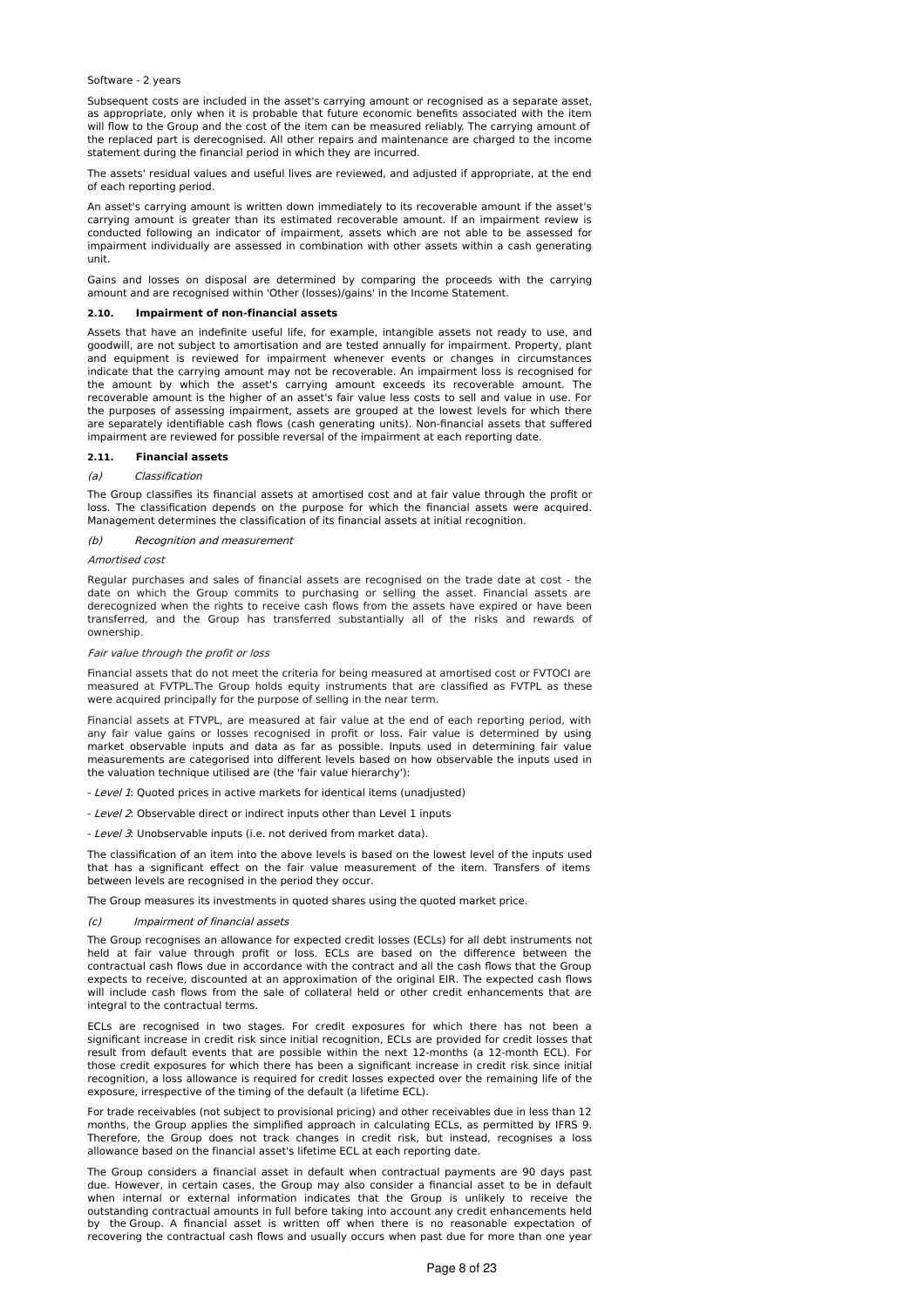and not subject to enforcement activity.

At each reporting date, the Group assesses whether financial assets carried at amortised cost are credit impaired. A financial asset is credit-impaired when one or more events that have a detrimental impact on the estimated future cash flows of the financial asset have occurred.

#### (d) Derecognition

The Group derecognises a financial asset only when the contractual rights to the cash flows from the asset expire, or when it transfers the financial asset and substantially all the risks and rewards of ownership of the asset to another entity.

On derecognition of a financial asset measured at amortised cost, the difference between the asset's carrying amount and the sum of the consideration received and receivable is recognised in profit or loss. This is the same treatment for a financial asset measured at FVTPL.

#### **2.12. Financial liabilities**

Financial liabilities are classified, at initial recognition, as financial liabilities at fair value through profit or loss, loans and borrowings, payables, or as derivatives designated as hedging instruments in an effective hedge, as appropriate. All financial liabilities are recognised initially at fair value and, in the case of loans and borrowings and payables, net of directly attributable transaction costs. The Group's financial liabilities include trade and other payables and loans.

# Subsequent measurement

The measurement of financial liabilities depends on their classification, as described below:

### Financial liabilities at fair value through profit or loss

Financial liabilities at fair value through profit or loss include financial liabilities held for trading and financial liabilities designated upon initial recognition as at fair value through profit or loss. Financial liabilities are classified as held for trading if they are incurred for the purpose of repurchasing in the near term. This category also includes derivative financial instruments entered into by the Group that are not designated as hedging instruments in hedge relationships as defined by IFRS 9. Separated embedded derivatives are also classified as held for trading unless they are designated as effective hedging instruments. Gains or losses on liabilities held for trading are recognised in the statement of profit or loss and other comprehensive income.

#### Trade and other payables

After initial recognition, trade and other payables are subsequently measured at amortised cost using the EIR method. Gains and losses are recognised in the statement of profit or loss and other comprehensive income when the liabilities are derecognised, as well as through the EIR amortisation process.

Amortised cost is calculated by taking into account any discount or premium on acquisition and fees or costs that are an integral part of the EIR. The EIR amortisation is included as finance costs in the statement of profit or loss and other comprehensive income.

#### **Derecognition**

A financial liability is derecognised when the associated obligation is discharged or cancelled or expires.

When an existing financial liability is replaced by another from the same lender on substantially different terms, or the terms of an existing liability are substantially modified, such an exchange or modification is treated as the derecognition of the original liability and the recognition of a new liability. The difference in the respective carrying amounts is recognised in profit or loss and other comprehensive income.

Liabilities within the scope of IFRS 9 are classified as financial liabilities at fair value through profit and loss or other liabilities, as appropriate.

A financial liability is derecognised when the obligation under the liability is discharged or cancelled or expires.

Financial liabilities included in trade and other payables are recognised initially at fair value and subsequently at amortised cost.

### **2.13. Leases**

Assets and liabilities arising from a lease are initially measured on a present value basis. Lease liabilities include the net present value of the following lease payments:

- Fixed payments, less any lease incentives receivable;
- · Variable lease payment that are based on an index or a rate, initially measured using the index or the rate as at the commencement date;
- The exercise price of a purchase option; and
- Payment of penalties for terminating the lease.

Lease payments to be made under reasonably certain extension options are also included in the measurement of the liability. The lease payments are discounted using the interest rate implicit in the lease. If that rate cannot be readily determined, the lessee's incremental borrowing rate is used, being the rate that the lessee would have to pay to borrow the funds necessary to obtain an asset of similar value to the right-ofuse asset in a similar economic environment with similar terms, security and conditions. Lease payments are allocated between principal and finance cost. The finance cost is charged to profit or loss over the lease period so as to produce a constant periodic rate of interest on the remaining balance of the liability for each period.

Assets obtained under finance leases are depreciated over their useful lives.

Rent payable under operating leases on which the short term exemption has been taken, less any lease incentives received, is charged to the income statement on a straight-line basis over the term of the relevant lease except where another more systematic basis is more representative of the time pattern in which economic benefits from the lease asset are consumed.

#### **2.14. Cash and cash equivalents**

Cash and cash equivalents comprise cash at bank and in hand.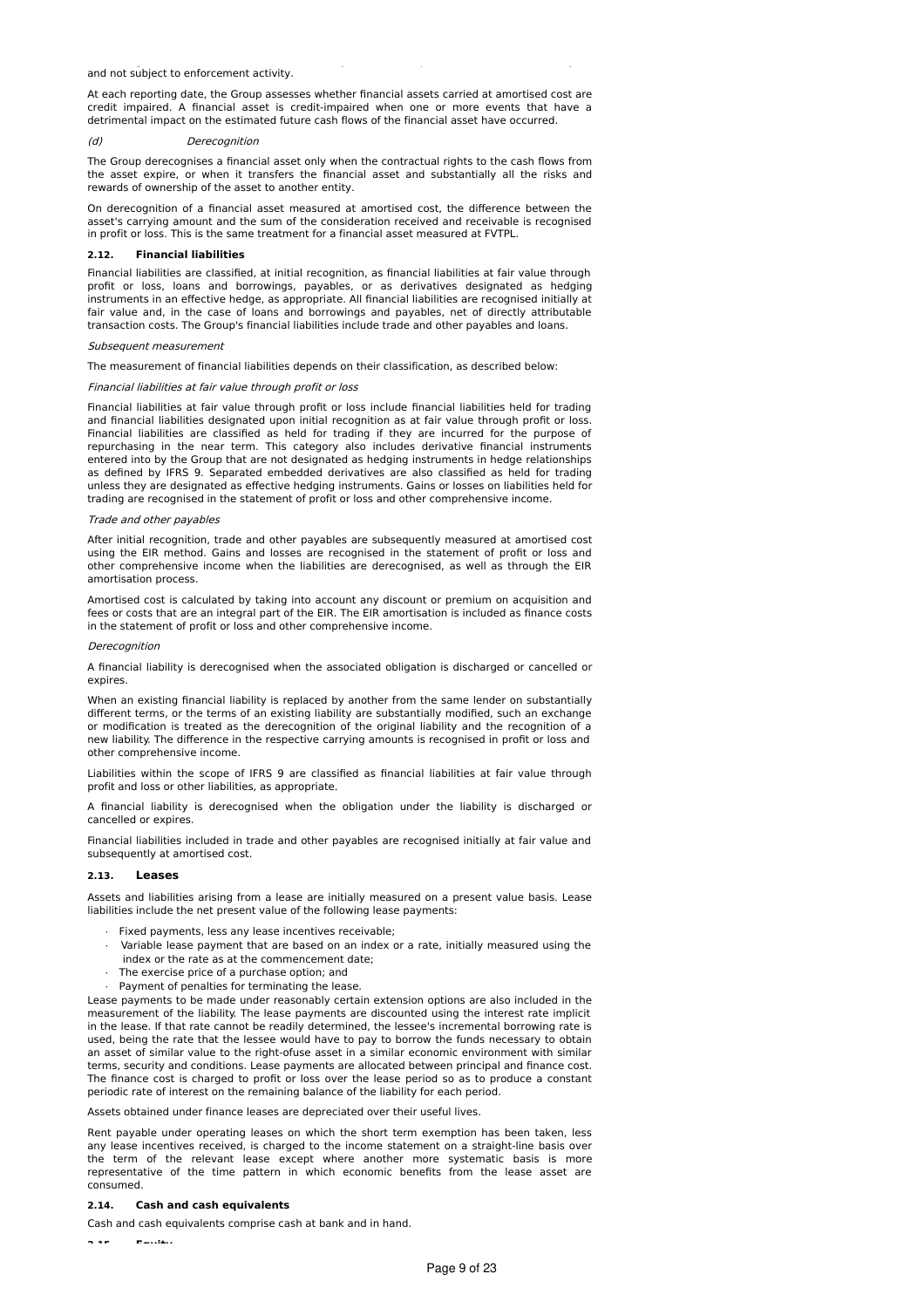# **2.15. Equity**

Equity comprises the following:

- · "Share capital" represents the nominal value of the Ordinary shares;
- · "Share Premium" represents consideration less nominal value of issued shares and costs directly attributable to the issue of new shares;
- · "Other reserves" represents the merger reserve, foreign currency translation reserve, redemption reserve and share option reserve where;
	- o "Merger reserve" represents the difference between the fair value of an acquisition and the nominal value of the shares allotted in a share exchange;
	- "Foreign currency translation reserve" represents the translation differences arising from translating the financial statement items from functional currency to presentational currency;
	- o "Reverse acquisition reserve" represents a non-distributable reserve arising on the acquisition of Finland Investments Limited;
	- o "Redemption reserve" represents a non-distributable reserve made up of share capital;
	- o "Share option reserve" represents share options awarded by the group;
- · "Retained earnings" represents retained losses.

# **2.16. Share capital, share premium and deferred shares**

Ordinary shares are classified as equity. Incremental costs directly attributable to the issue of new shares or options are shown in equity, as a deduction, net of tax, from the proceeds provided there is sufficient premium available. Should sufficient premium not be available placing costs are recognised in the Income Statement.

Deferred shares are classified as equity. Deferred shares have no rights to receive dividends, or to attend or vote at general meetings of the Company and are only entitled to a return of capital after payment to holders of new ordinary shares of £100,000 per each share held.

### **2.17. Share based payments**

The Group operates a number of equity-settled, share-based schemes, under which the Group receives services from employees or third party suppliers as consideration for equity instruments (options and warrants) of the Group. The fair value of the third party suppliers' services received in exchange for the grant of the options is recognised as an expense in the Income Statement or charged to equity depending on the nature of the service provided. The value of the employee services received is expensed in the Income Statement and its value is determined by reference to the fair value of the options granted:

· including any market performance conditions;

- excluding the impact of any service and non-market performance vesting conditions (for example, profitability or sales growth targets, or remaining an employee of the entity over a specified time period); and
- including the impact of any non-vesting conditions (for example, the requirement for employees to save).

The fair value of the share options and warrants are determined using the Black Scholes valuation model.

Non-market vesting conditions are included in assumptions about the number of options that are expected to vest. The total expense or charge is recognised over the vesting period, which is the period over which all of the specified vesting conditions are to be satisfied. At the end of each reporting period, the entity revises its estimates of the number of options that are expected to vest based on the non-market vesting conditions. It recognises the impact of the revision to original estimates, if any, in the Income Statement or equity as appropriate, with a corresponding adjustment to a separate reserve in equity.

When the options are exercised, the Group issues new shares. The proceeds received, net of any directly attributable transaction costs, are credited to share capital (nominal value) and share premium when the options are exercised.

# **2.18. Taxation**

No current tax is yet payable in view of the losses to date.

Deferred tax is recognised for using the liability method in respect of temporary differences arising from differences between the carrying amount of assets and liabilities in the consolidated financial statements and the corresponding tax bases used in the computation of taxable profit. However, deferred tax liabilities are not recognised if they arise from the initial recognition of goodwill; deferred tax is not accounted for if it arises from initial recognition of an asset or liability in a transaction other than a business combination that at the time of the transaction affects neither accounting nor taxable profit or loss.

In principle, deferred tax liabilities are recognised for all taxable temporary differences and deferred tax assets (including those arising from investments in subsidiaries), are recognised to the extent that it is probable that taxable profits will be available against which deductible temporary differences can be utilised.

Deferred income tax assets are recognised on deductible temporary differences arising from investments in subsidiaries only to the extent that it is probable the temporary difference will reverse in the future and there is sufficient taxable profit available against which the temporary difference can be used.

Deferred tax liabilities are recognised for taxable temporary differences arising on investments in except where the Group is able to control the reversal of the temporary difference and it is probable that the temporary difference will not reverse in the foreseeable future.

Deferred tax assets and liabilities are offset when there is a legally enforceable right to offset current tax accete against current tax liabilities and when the deferred tax accets and liabilities.  $\overline{\phantom{a}}$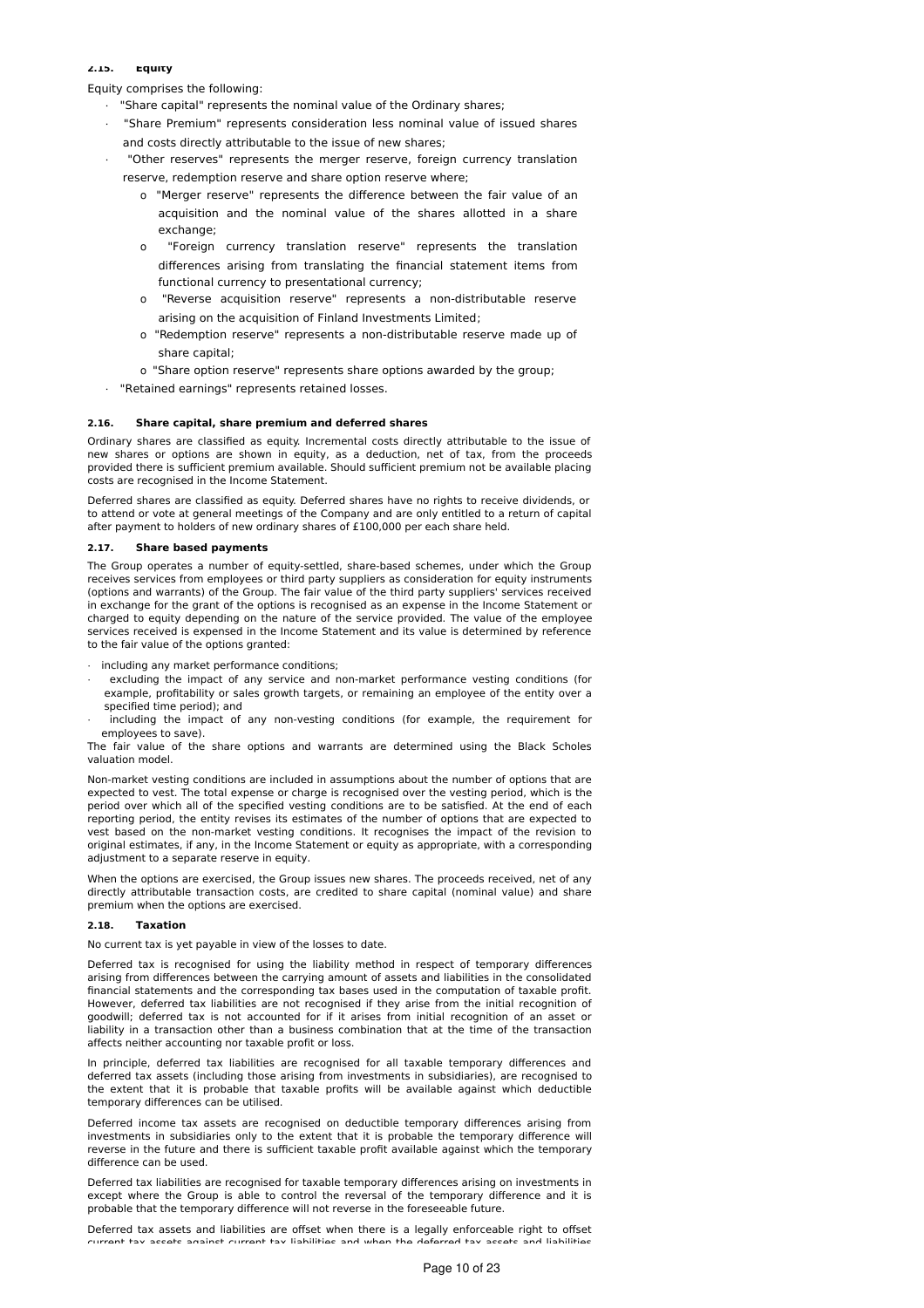current tax assets against current tax liabilities and when the deferred tax assets and liabilities relate to income taxes levied by the same taxation authority on either the same taxable entity or different taxable entities where there is an intention to settle the balances on a net basis.

Deferred tax is calculated at the tax rates (and laws) that have been enacted or substantively enacted by the statement of financial position date and are expected to apply to the period when the deferred tax asset is realised or the deferred tax liability is settled.

Deferred tax assets and liabilities are not discounted.

#### **3. Financial risk management**

### **3.1. Financial risk factors**

The Group's activities expose it to a variety of financial risks: market risk (foreign currency risk, price risk and interest rate risk), credit risk and liquidity risk. The Group's overall risk management programme focuses on the unpredictability of financial markets and seeks to minimise potential adverse effects on the Group's financial performance. None of these risks are hedged.

Risk management is carried out by theLondon based management team under policies approved by the Board of Directors.

#### **Market risk**

### (a) Foreign currency risk

The Group operates internationally and is exposed to foreign exchange risk arising from various currency exposures, primarily with respect to the Euro, Danish Krone and the British Pound. Foreign exchange risk arises from future commercial transactions, recognised assets and liabilities and net investments in foreign operations.

The Group negotiates all material contracts for activities in relation to its subsidiaries in either British Pounds, Euros, USD or Danish Krone. The Group does not hedge against the risks of fluctuations in exchange rates. The volume of transactions is not deemed sufficient to enter into forward contracts as most of the foreign exchange movements result from the retranslation of inter company loans. The Group has sensitised the figures for fluctuations in foreign exchange rates, as the Directors acknowledge that, at the present time, the foreign exchange retranslations have resulted in rather higher than normal fluctuations which are separately disclosed, and is predominantly due to the exceptional nature of the Euro exchange rate in the last two years in the current economic climate. Further detail is in note 3.3

#### (b) Price risk

The Group is not exposed to commodity price risk as a result of its operations, which are still in the exploration phase. The Directors will revisit the appropriateness of this policy should the Group's operations change in size or nature.

The Group has exposure to equity securities price risk, as it holds listed equity investments.

### **Credit risk**

Credit risk arises from cash and cash equivalents as well as outstanding receivables. Management does not expect any losses from non-performance of these receivables. The amount of exposure to any individual counter party is subject to a limit, which is assessed by the Board.

The Group considers the credit ratings of banks in which it holds funds in order to reduce exposure to credit risk.

#### **Liquidity risk**

In keeping with similar sized mineral exploration groups, the Group's continued future operations depend on the ability to raise sufficient working capital through the issue of equity share capital or debt. The Directors are reasonably confident that adequate funding will be forthcoming with which to finance operations. Controls over expenditure are carefully managed.

With exception to deferred taxation, financial liabilities are all due within one year.

#### **3.2. Capital risk management**

The Group's objectives when managing capital are to safeguard the Group's ability to continue as a going concern, to enable the Group to continue its exploration and evaluation activities, and to maintain an optimal capital structure to reduce the cost of capital. In order to maintain or adjust the capital structure, the Group may adjust the issue of shares or sell assets to reduce debts.

At 31 December 2021 the Group had borrowings of £nil (31 December 2020: £nil) and defines capital based on the total equity of the Company. The Group monitors its level of cash resources available against future planned exploration and evaluation activities and may issue new shares in order to raise further funds from time to time.

Given the Group's level of debt versus its cash at bank and cash equivalents, the gearing ratio is immaterial.

### **3.3. Sensitivity analysis**

On the assumption that all other variables were held constant, and in respect of the Group and the Company's expenses the potential impact of a 10% increase/decrease in the UK Sterling:Euro and UK Sterling:DKK Foreign exchange rates on the Group's loss for the period and on equity is as follows:

| <b>Potential impact on</b><br><b>Euro expenses:</b> | (Loss)/profit before tax for the year<br>ended |             | Equity before tax for the year<br>ended<br><b>31 December 2021</b> |            |  |
|-----------------------------------------------------|------------------------------------------------|-------------|--------------------------------------------------------------------|------------|--|
| 2021                                                | 31 December 2021                               |             |                                                                    |            |  |
|                                                     | Group                                          | Company     | Group                                                              | Company    |  |
| Increase/(decrease) in<br>foreign exchange rate     | £                                              | £           | £                                                                  | £          |  |
| 10%                                                 | (2.500.119)                                    | (3.486.819) | 32,660,976                                                         | 37.273.943 |  |
| $-10%$                                              | (2.482.004)                                    | (3.486.819) | 30.817.450                                                         | 37.273.943 |  |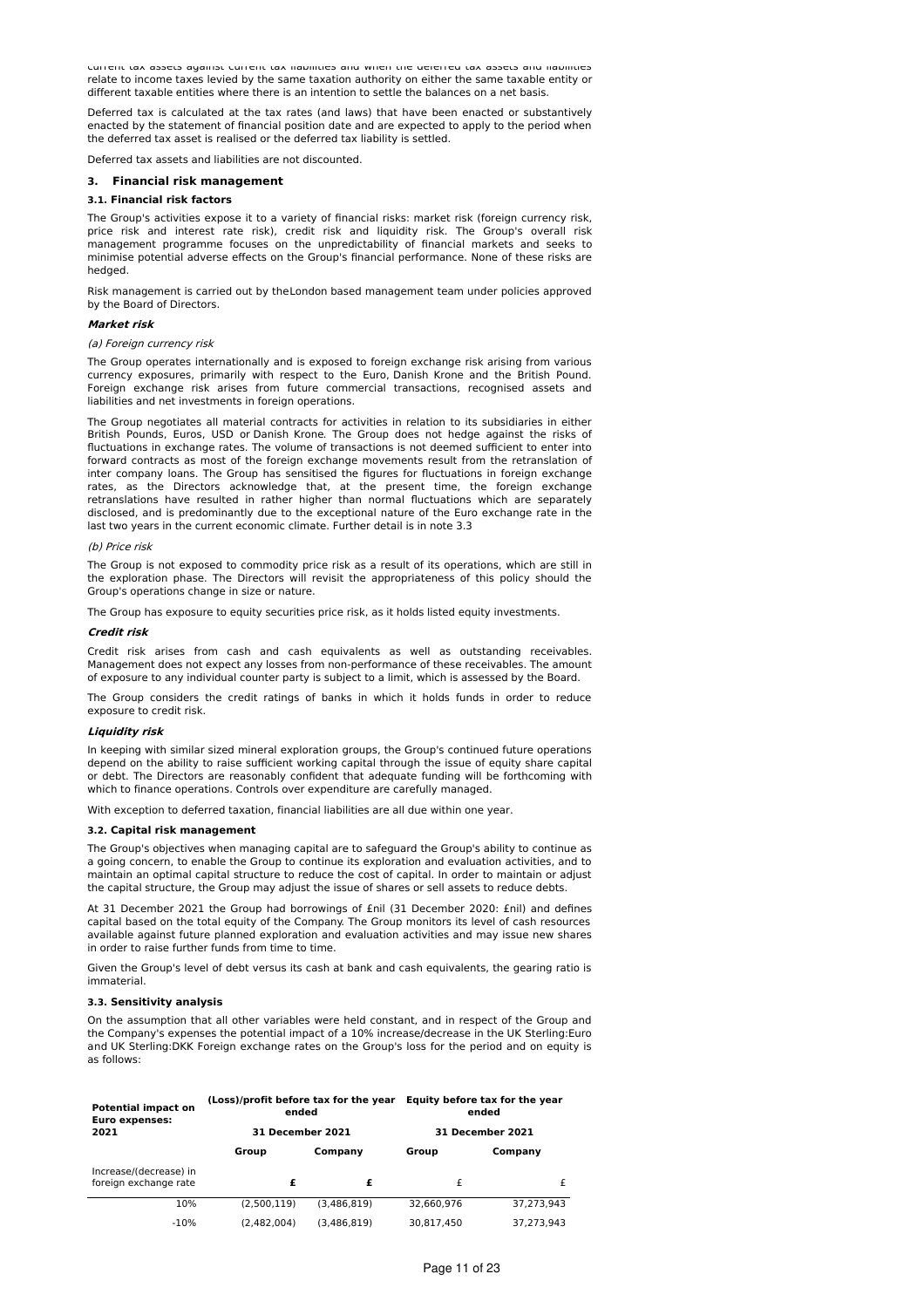| <b>Potential impact on</b><br><b>DKK</b> expenses: | Loss before tax for the year ended |             | Equity before tax for the year<br>ended |                         |  |
|----------------------------------------------------|------------------------------------|-------------|-----------------------------------------|-------------------------|--|
| 2021                                               | <b>31 December 2021</b>            |             |                                         | <b>31 December 2021</b> |  |
|                                                    | Group                              | Company     | Group                                   | Company                 |  |
| Increase/(decrease) in<br>foreign exchange rate    | £                                  | £           | £                                       | £                       |  |
| 10%                                                | (2.599.449)                        | (3.486.819) | 33.704.713                              | 37.273.943              |  |
| $-10%$                                             | (2,382,675)                        | (3.486.819) | 29.773.713                              | 37.273.943              |  |

### **4. Critical accounting estimates and judgements**

The preparation of the Financial Statements in conformity with IFRS requires management to make estimates and assumptions that affect the reported amounts of assets and liabilities and disclosure of contingent assets and liabilities at the date of the financial statements and the reported amount of expenses during the period. Actual results may vary from the estimates used to produce these Financial Statements.

Estimates and judgements are regularly evaluated and are based on historical experience and other factors, including expectations of future events that are believed to be reasonable under the circumstances.

Items subject to such estimates and assumptions, that have a significant risk of causing a material adjustment to the carrying amounts of assets and liabilities within the next financial years, include but are not limited to:

# Impairment of intangible assets - exploration and evaluation costs

Exploration and evaluation costs have a carrying value at 31 December 2021 of £28,111,021 (2020: £26,768,227) Such assets have an indefinite useful life as the Group has a right to renew exploration licences and the asset is only amortised once extraction of the resource commences. Management tests for impairment annually whether exploration projects have future economic value in accordance with the accounting policy stated in Note 2.7. Each exploration project is subject to an annual review by either a consultant or senior company geologist to determine if the exploration results returned during the period warrant further exploration expenditure and have the potential to result in an economic discovery. This review takes into consideration long term metal prices, anticipated resource volumes and supply and demand outlook. In the event that a project does not represent an economic exploration target and results indicate there is no additional upside a decision will be made to discontinue exploration; an impairment charge will then be recognised in the Income Statement.

### Useful economic lives of property, plant and equipment

The annual depreciation charge for property, plant and equipment is sensitive to changes in the estimated useful economic lives and residual values of the assets, taking into account that the assets are not used throughout the whole year due to the seasonality of the licence locations. The useful economic lives and residual values are re-assessed annually. They are amended when necessary to reflect current estimates, based on economic utilisation and the physical condition of the assets. See note 6 for the carrying amount of the property plant and equipment and note 2.9 for the useful economic lives for each class of assets.

#### Share based payment transactions

The Group has made awards of options and warrants over its unissued share capital to certain Directors as part of their remuneration package. Certain warrants have also been issued to shareholders as part of their subscription for shares and suppliers for various services received. No share options or warrants were issued in the current year.

The valuation of these options and warrants involves making a number of critical estimates relating to price volatility, future dividend yields, expected life of the options and forfeiture rates. These assumptions have been described in more detail in Note 16.

#### **5. Segment information**

Management has determined the operating segments based on reports reviewed by the Board of Directors that are used to make strategic decisions. During the period the Group had interests in three geographical segments; the United Kingdom, Greenland and Finland. Activities in theUK are mainly administrative in nature whilst the activities in Greenland and Finland relate to exploration and evaluation work.

The Group had no turnover during the period.

|                                           | Greenland  | <b>Finland</b> | UK        | Total      |
|-------------------------------------------|------------|----------------|-----------|------------|
| 2021                                      | £          | £              | £         | £          |
| Revenue                                   |            |                |           |            |
| Administrative expenses                   | 550,576    | 88,335         | 2,023,135 | 2,662,046  |
| Foreign exchange                          | 31,404     |                | (13, 169) | 18,235     |
| Finance expense                           | 2.055      | 1.795          | 401       | 4.251      |
| Other income                              | 30,105     | 155,540        | 1,500     | 187,145    |
| Loss before tax per reportable<br>segment | 1,291,644  | 90,575         | 1,324,614 | 2,706,833  |
| Additions to PP&E                         | 3.604      |                | 22.433    | 26,037     |
| Additions to intangible asset             | 2.668.436  | 218.674        |           | 2,887,110  |
| Reportable segment assets                 | 25,257,377 | 4.777.642      | 2.620.650 | 32,655,669 |
|                                           | Greenland  | <b>Finland</b> | UK        | Total      |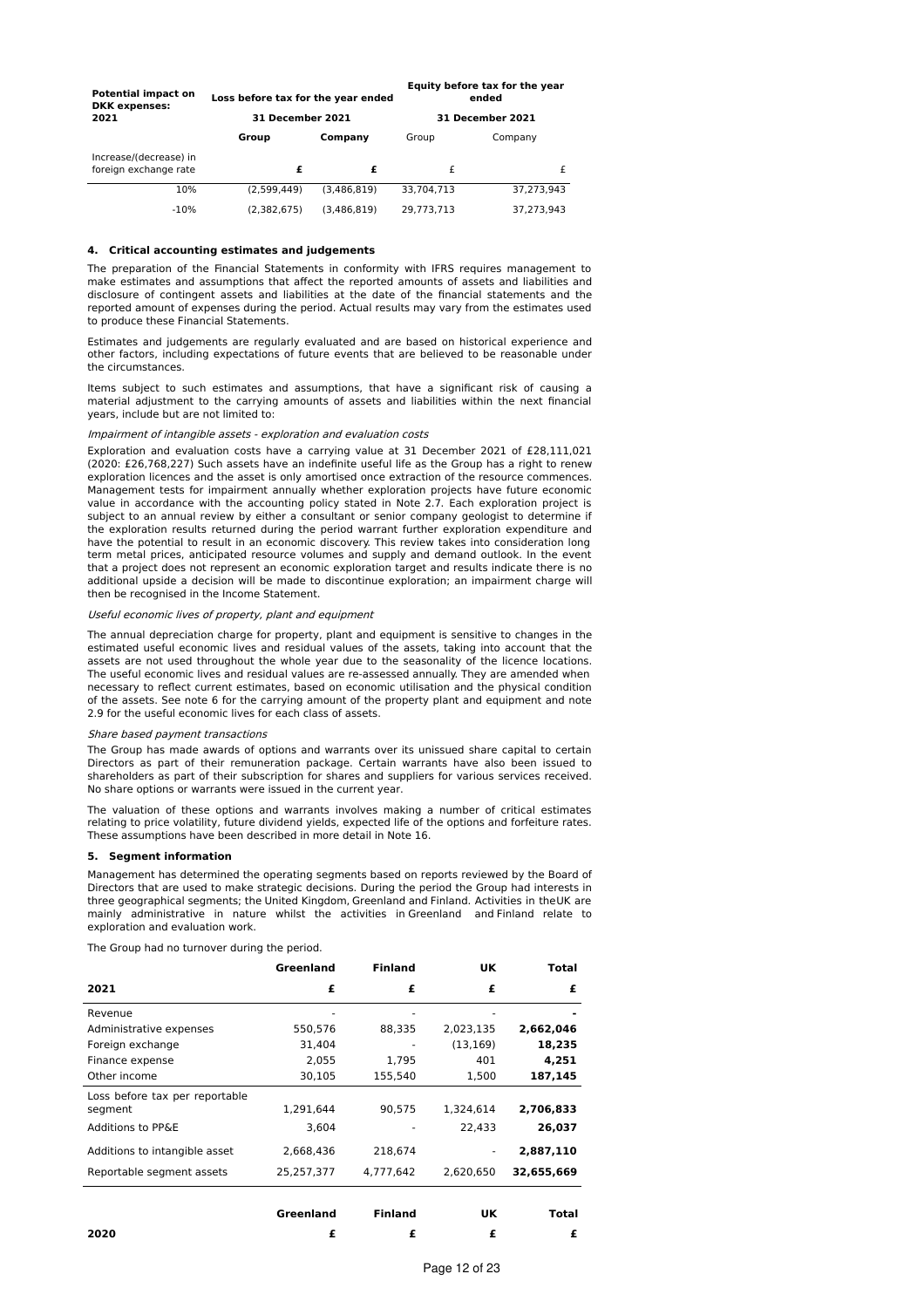| Revenue                                   |            |           |           |            |
|-------------------------------------------|------------|-----------|-----------|------------|
| Administrative expenses                   | 616,555    | 81.831    | 1,788,719 | 2,487,105  |
| Foreign exchange                          | 49.380     |           | 15.638    | 65,018     |
| Finance income                            | 3,511      | (17)      | (1,526)   | 1,968      |
| Other income                              | 23,613     | 13,336    |           | 36,949     |
| Loss before tax per reportable<br>segment | 632,639    | 39.760    | 1,815,164 | 2,487,563  |
| Tax refund                                |            |           | 229.963   | 229.963    |
| Additions to PP&E                         | 226.523    |           | 17.331    | 243.854    |
| Additions to intangible asset             | 2.049.686  | 421.450   |           | 2,471,136  |
| Reportable segment assets                 | 25.088.651 | 4.903.362 | 6.856.661 | 36,848,674 |

# **6. Property, plant and equipment**

**Group**

|                                                   | Right      |                 | Machinery       |                            |              |
|---------------------------------------------------|------------|-----------------|-----------------|----------------------------|--------------|
|                                                   | of use     | assets Software | δ.<br>equipment | <b>Office</b><br>equipment | <b>Total</b> |
|                                                   | £          | £               | £               | £                          | £            |
| Cost                                              |            |                 |                 |                            |              |
| As at 1 January 2020                              | 182,542    | 37,093          | 3,255,384       | 52,931                     | 3,527,950    |
| <b>Exchange Differences</b>                       |            |                 | 192.414         | 182                        | 192,596      |
| Additions                                         |            | 9,221           | 226,523         | 8,110                      | 243,854      |
| As at 31 December 2020                            | 182,542    | 46,314          | 3,674,321       | 61,223                     | 3,964,400    |
| As at 1 January 2021                              | 182,542    | 46,314          | 3,674,321       | 61,223                     | 3,964,400    |
| <b>Exchange Differences</b>                       |            |                 | (224, 094)      | $\overline{2}$             | (224, 092)   |
| <b>Additions</b>                                  |            | 7.503           | 3,604           | 14,930                     | 26,037       |
| <b>Disposals</b>                                  | (182, 542) |                 | (250, 093)      |                            | (432, 635)   |
| As at 31 December 2021                            |            | 53.817          | 3,203,738       | 76.155                     | 3,333,710    |
| <b>Depreciation</b>                               |            |                 |                 |                            |              |
| As at 1 January 2020                              | 40,565     | 25,272          | 665,389         | 28,301                     | 759,527      |
| Charge for the year                               | 81,130     | 11,089          | 502,650         | 11,716                     | 606,585      |
| Exchange differences                              |            |                 | 41,232          | 145                        | 41,377       |
| As at 31 December 2020                            | 121,695    | 36,361          | 1,209,271       | 40,162                     | 1,407,489    |
| As at 1 January 2021                              | 121,695    | 36.361          | 1,209,271       | 40,162                     | 1,407,489    |
| Charge for the year                               | 60,847     | 9,020           | 377.068         | 13,778                     | 460,713      |
| <b>Disposals</b>                                  | (182, 542) |                 | (70, 848)       |                            | (253, 390)   |
| Exchange differences                              |            |                 | (83, 481)       | ä,                         | (83, 481)    |
| As at 31 December 2021                            | ٠          | 45,381          | 1,432,010       | 53,940                     | 1,531,331    |
| Net book value as<br>31<br>at                     | 60,847     |                 |                 |                            |              |
| December 2020                                     |            | 9,953           | 2,465,050       | 21,061                     | 2,556,911    |
| 31<br>Net book value<br>at<br>as<br>December 2021 |            | 8,436           | 1,771,728       | 22,215                     | 1,802,379    |

Depreciation expense of £460,713 (31 December 2020: £606,585) for the Group has been charged in administration expenses.

# **Company**

|                        | <b>Right of</b><br>use |          | <b>Office</b> |              |
|------------------------|------------------------|----------|---------------|--------------|
|                        | assets                 | Software | equipment     | <b>Total</b> |
|                        | £                      | £        | £             | £            |
| Cost                   |                        |          |               |              |
| As at 1 January 2020   | 182,542                | 37,093   | 45,832        | 265,467      |
| Additions              |                        | 9,221    | 8,110         | 17,331       |
| As at 31 December 2020 | 182,542                | 46,314   | 53,942        | 282,798      |
| As at 1 January 2021   | 182,542                | 46.314   | 53.942        | 282,798      |
| <b>Additions</b>       |                        | 7,503    | 14,930        | 22,433       |
| <b>Disposals</b>       | (182, 542)             |          | ٠             | (182, 542)   |
| As at 31 December 2021 |                        | 53,817   | 68,873        | 122,689      |
| <b>Depreciation</b>    |                        |          |               |              |
| As at 1 January 2020   | 40,565                 | 25,272   | 21,791        | 87,628       |
| Charge for the year    | 81,130                 | 11,089   | 11,088        | 103,307      |
| As at 31 December 2020 | 121,695                | 36,361   | 32,879        | 190,935      |
| As at 1 January 2021   | 121.695                | 36.361   | 32.879        | 190,935      |
| Charge for the year    | 60,847                 | 9,020    | 13,778        | 83,645       |
| <b>Disposals</b>       | (182, 542)             |          | ٠             | (182, 542)   |
| As at 31 December 2021 | ٠                      | 45.381   | 46.657        | 92.038       |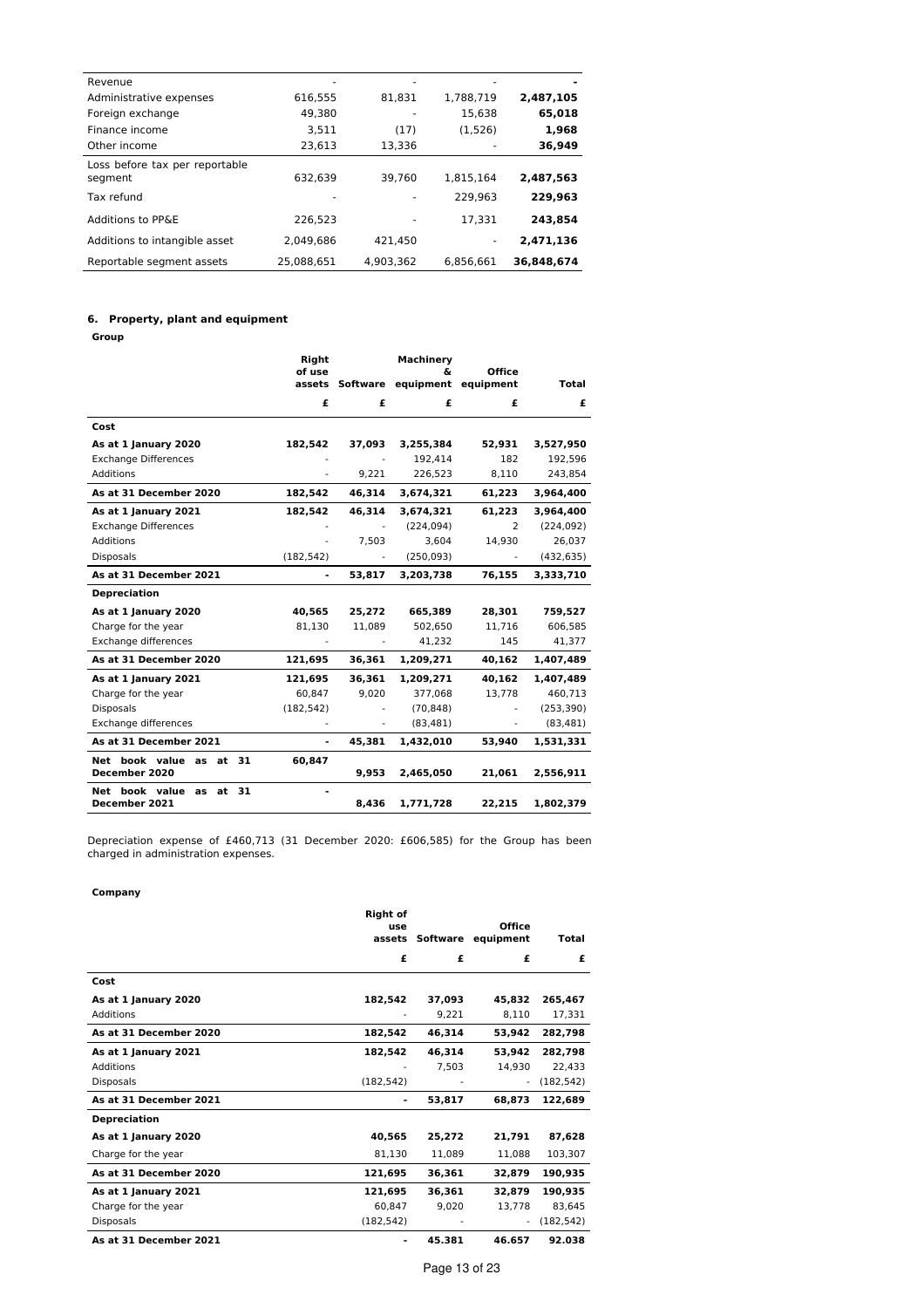|                                       |        |       | $- - - - -$ | ------ |
|---------------------------------------|--------|-------|-------------|--------|
| Net book value as at 31 December 2020 | 60.847 | 9.953 | 21.062      | 91.862 |
| Net book value as at 31 December 2021 | -      | 8.436 | 22.215      | 30.651 |

Depreciation expense of £83,645 (31 December 2020: £103,307) for the Company has been charged in administration expenses.

# **7. Intangible assets**

Intangible assets comprise exploration and evaluation costs. Exploration and evaluation assets are all internally generated. These are measured at cost and have an indefinite asset life. Once the pre-production phase has been entered into, the exploration and evaluation assets will cease to be capitalised and commence amortisation.

|                                                       |             | Group       |
|-------------------------------------------------------|-------------|-------------|
|                                                       | 31 December | 31 December |
| <b>Exploration &amp; Evaluation Assets - Cost and</b> | 2021        | 2020        |
| <b>Net Book Value</b>                                 | £           | £           |
| Cost                                                  |             |             |
| As at 1 January                                       | 35,641,812  | 32,012,092  |
| Additions                                             | 2,887,110   | 2.471.136   |
| Exchange differences                                  | (1,732,748) | 1,158,584   |
| As at year end                                        | 36,796,174  | 35,641,812  |
| <b>Provision for impairment</b>                       |             |             |
| As at 1 January                                       | 8,873,585   | 8,873,585   |
| Impairments                                           |             |             |
| As at year end                                        | 8,873,585   | 8,873,585   |
| Net book value                                        | 27,922,589  | 26.768.227  |

The Dundas project inGreenland has a current JORC compliant mineral resource of 117 million tonnes at 6.1% ilmenite (in-situ) and has been confirmed as the highest-grade mineral sand ilmenite project globally. Exploration projects in Finland and the Disko project inGreenland are at an early stage of development and there are no JORC (Joint Ore Reserves Committee) or non-JORC compliant resource estimates available to enable value in use calculations to be prepared. The Directors therefore undertook an assessment of the following areas and circumstances that could indicate the existence of impairment:

• The Group's right to explore in an area has expired, or will expire in the near future without renewal;

- No further exploration or evaluation is planned or budgeted for;
- A decision has been taken by the Board to discontinue exploration and evaluation in an area due to the absence of a commercial level of reserves; or

• Sufficient data exists to indicate that the book value will not be fully recovered from future development and production.

Following their assessment, the Directors concluded that no impairment charge was required at 31 December 2021.

# **8. Investments in subsidiary undertakings**

|                              | Company     |             |  |  |
|------------------------------|-------------|-------------|--|--|
|                              | 31 December | 31 December |  |  |
|                              | 2021        | 2020        |  |  |
|                              | £           | £           |  |  |
| Shares in Group Undertakings |             |             |  |  |
| At beginning of period       | 558,342     | 558,342     |  |  |
| At end of period             | 558,342     | 558,342     |  |  |
| Loans to Group undertakings  | 33,950,980  | 32,609,750  |  |  |
| Total                        | 34,509,322  | 33.168.092  |  |  |

Investments in Group undertakings are stated at cost, which is the fair value of the consideration paid, less any impairment provision.

# **Subsidiaries**

| Name of<br>subsidiary          | Registered<br>office address                                  | Country of<br>incorporation<br>and place of<br>business | Proportion of<br>of<br>ordinary<br>shares<br>held by<br>parent (%) | <b>Proportion</b><br>ordinary<br>shares<br>held by<br>the Group<br>(%) | Nature of<br>business |
|--------------------------------|---------------------------------------------------------------|---------------------------------------------------------|--------------------------------------------------------------------|------------------------------------------------------------------------|-----------------------|
| Centurion<br>Minina<br>Limited | Suite 1, 15<br>Ingestre Place,<br>London, England,<br>W1F 0DU | United<br>Kingdom                                       | 100%                                                               | 100%                                                                   | Dormant               |
| Centurion<br><b>Holvorcal</b>  | Suite 1, 15<br>Ingestre Place,                                | United                                                  | 1000                                                               | 1000                                                                   | $H$ oldina            |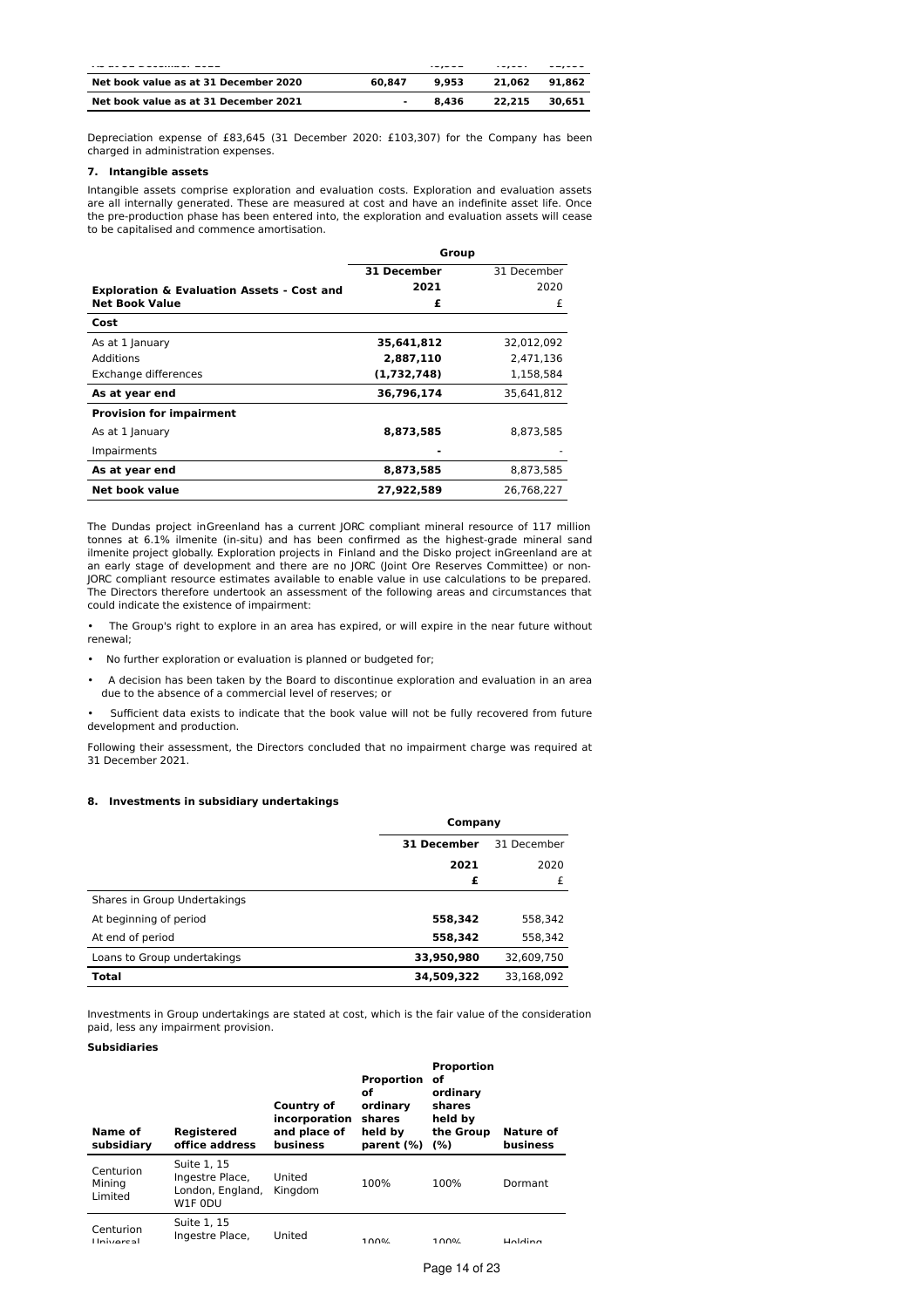| <b>UIIIVEI SAI</b><br>Limited     | London, England,<br>W1F 0DU                                                                | Kingdom           | <b>LUU/0</b> | <b>LUU/0</b> | <b>HURHIN</b> |
|-----------------------------------|--------------------------------------------------------------------------------------------|-------------------|--------------|--------------|---------------|
| Finland<br>Investments<br>Limited | Suite 1, 15<br>Ingestre Place,<br>London, England,<br>W1F 0DU                              | United<br>Kingdom | 100%         | 100%         | Holding       |
| FinnAust<br>Mining<br>Finland Oy  | Kummunkatu 23,<br>FI-83500<br>Outokumpu,<br>Finland                                        | Finland           | Nil          | 100%         | Exploration   |
| FinnAust<br>Mining<br>Northern Oy | Kummunkatu 23,<br>FI-83500<br>Outokumpu,<br>Finland                                        | Finland           | Nil          | 100%         | Exploration   |
| Disko<br>Exploration<br>Limited   | Suite 1, 15<br>Ingestre Place,<br>London, England,<br>W <sub>1</sub> F 0DU                 | United<br>Kingdom | 100%         | 100%         | Exploration   |
| Dundas<br>Titanium A/S            | c/o Nuna<br>Advokater ApS,<br>Qullilerfik 2, 6,<br>Postboks 59.<br>Nuuk 3900,<br>Greenland | Greenland         | Nil          | 100%         | Exploration   |

All subsidiary undertakings are included in the consolidation.

The proportion of the voting rights in the subsidiary undertakings held directly by the parent company do not differ from the proportion of ordinary shares held.

# **9. Trade and other receivables**

|                                                | Group                 |                | Company               |                |
|------------------------------------------------|-----------------------|----------------|-----------------------|----------------|
|                                                | 31<br><b>December</b> | 31<br>December | 31<br><b>December</b> | 31<br>December |
|                                                | 2021                  | 2020           | 2021                  | 2020           |
| Current                                        | £                     | £              | £                     | £              |
| Trade receivables                              | 4.300                 | 317.502        | 4.306                 | 4.620          |
| Amounts<br>by<br>owed<br>Group<br>undertakings |                       |                | 484.476               | 172,400        |
| Prepayments                                    | 75,187                | 99.353         | 70,239                | 96.040         |
| VAT receivable                                 | 82,858                | 794.532        | $\blacksquare$        | 737.059        |
| Other receivables                              | 66,564                | 292.509        | 5.160                 | 237.966        |
| <b>Total</b>                                   | 228.909               | 1.503.896      | 564.181               | 1.248.085      |

The fair value of all receivables is the same as their carrying values stated above.

At 31 December 2021 all trade and other receivables were fully performing. No ageing analysis is considered necessary as the Group has no significant trade receivable receivables which would require such an analysis to be disclosed under the requirements of IFRS 7.

The carrying amounts of the Group and Company's trade and other receivables are denominated in the following currencies:

|              | Group           |           | Company         |           |
|--------------|-----------------|-----------|-----------------|-----------|
|              | 31              | 31        | 31              | 31        |
|              | <b>December</b> | December  | <b>December</b> | December  |
|              | 2021            | 2020      | 2021            | 2020      |
|              | £               | £         | £               | £         |
| UK Pounds    | 94,946          | 1,039,017 | 564.181         | 1,248,085 |
| Euros        | 106,173         | 71,770    | -               |           |
| Danish Krone | 27,790          | 393.109   | ۰               | ۰         |
|              | 228,909         | 1,503,896 | 564,181         | 1,248,085 |

The maximum exposure to credit risk at the reporting date is the carrying value of each class of receivable mentioned above. The Group does not hold any collateral as security.

# **10. Cash and cash equivalents**

|                          | Group                    |      | Company                  |      |
|--------------------------|--------------------------|------|--------------------------|------|
|                          | 31<br>31                 |      | 31                       | 31   |
|                          | <b>December</b> December |      | <b>December</b> December |      |
|                          | 2021                     | 2020 | 2021                     | 2020 |
|                          |                          |      |                          |      |
| Cash at bank and in hand | 2,701,792 5,942,848      |      | 2,534,964 5,649,030      |      |

All of the UK entities cash at bank is held with institutions with an AA- credit rating. The inland and Greenland entities cash at bank is held with institutions whose credit rating is unknown.

The carrying amounts of the Group and Company's cash and cash equivalents are denominated in the following currencies:

**Group Company**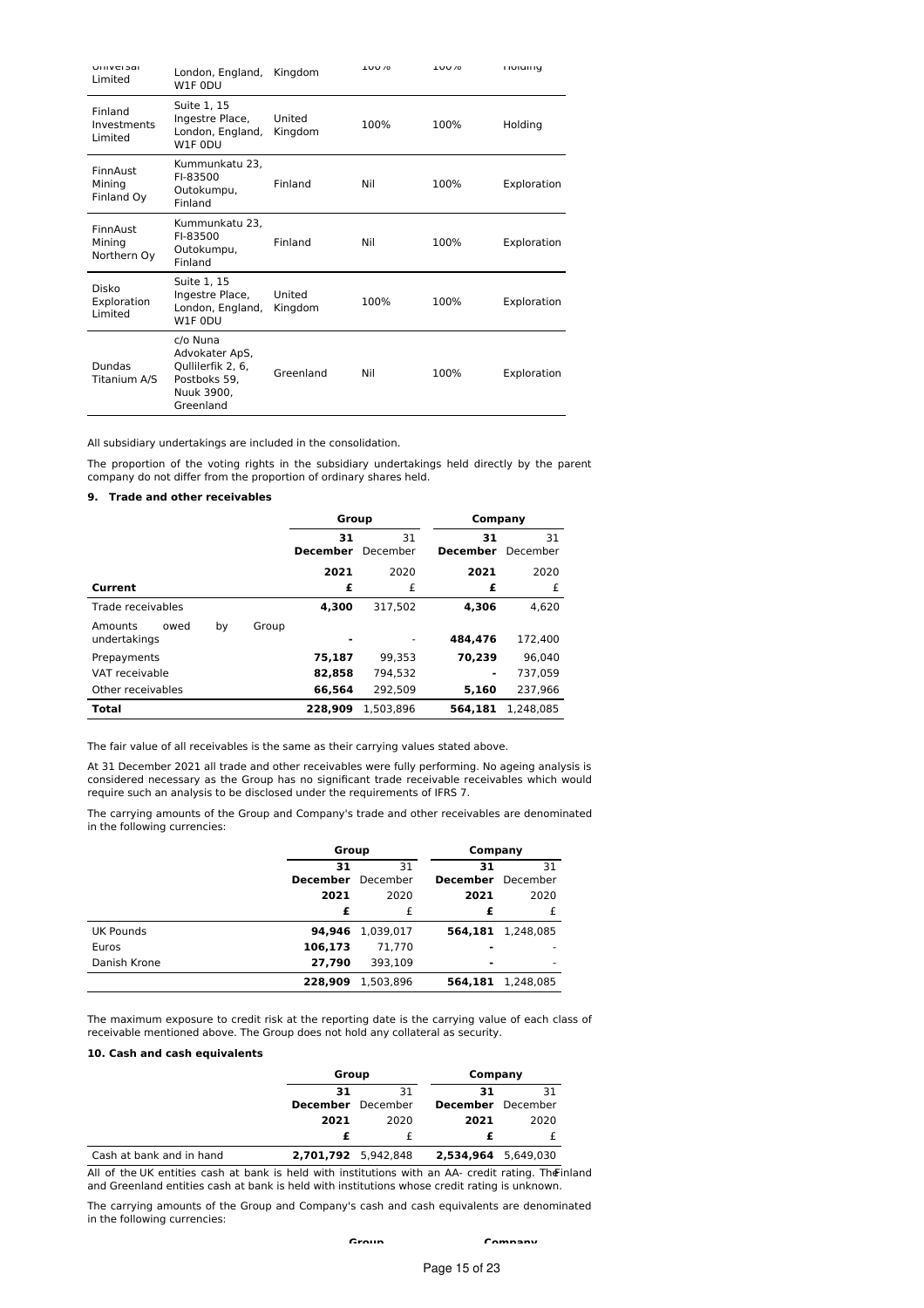|                  | urvup           |           | Company                  |           |
|------------------|-----------------|-----------|--------------------------|-----------|
|                  | 31              | 31        | 31                       | 31        |
|                  | <b>December</b> | December  | <b>December</b> December |           |
|                  | 2021            | 2020      | 2021                     | 2020      |
|                  | £               | £         | £                        | £         |
| <b>UK Pounds</b> | 2,571,644       | 5,668,404 | 2.534.964                | 5.649.030 |
| Euros            | 85,168          | 240,283   |                          |           |
| Danish Krone     | 44.980          | 34.161    | $\blacksquare$           |           |
|                  | 2,701,792       | 5.942.848 | 2.534.964                | 5.649.030 |

# **11. Trade and other payables**

|                  |                 | Group     |                 | Company  |
|------------------|-----------------|-----------|-----------------|----------|
|                  | 31              | 31        |                 | 31       |
|                  | <b>December</b> | December  | <b>December</b> | December |
|                  | 2021            | 2020      | 2021            | 2020     |
|                  | £               | £         | £               |          |
| Trade payables   | 409,282         | 377.026   | 250,928         | 78.448   |
| Accrued expenses | 131,048         | 350,576   | 60,676          | 83,764   |
| Other creditors  | 90,503          | 452.092   | 53,571          | 13,716   |
|                  | 630,833         | 1.179.694 | 365,175         | 175.928  |

Trade payables include amounts due of £225,538 in relation to exploration and evaluation activities.

The carrying amounts of the Group and Company's trade and other payables are denominated in the following currencies:

|                  | Group           |           | Company                  |         |
|------------------|-----------------|-----------|--------------------------|---------|
|                  | 31              | 31        | 31                       | 31      |
|                  | <b>December</b> | December  | <b>December</b> December |         |
|                  | 2021            | 2020      | 2021                     | 2020    |
|                  | £               | £         | £                        | £       |
| <b>UK Pounds</b> | 351,688         | 231,456   | 365,175                  | 175,928 |
| Euros            | 173,781         | 529.326   |                          |         |
| Danish Krone     | 105,364         | 418.912   |                          |         |
|                  | 630,833         | 1.179.694 | 365,175                  | 175,928 |

# **12. Deferred tax**

An analysis of deferred tax liabilities is set out below.

|                                                       | Group   |         | Company        |                |
|-------------------------------------------------------|---------|---------|----------------|----------------|
|                                                       | 2021    | 2020    | 2021           | 2020           |
|                                                       | £       |         |                |                |
| <b>Deferred tax liabilities</b>                       |         |         |                |                |
| - Deferred tax liability after more than 12<br>months | 496.045 | 496.045 | -              | -              |
| <b>Deferred tax liabilities</b>                       | 496.045 | 496.045 | $\blacksquare$ | $\blacksquare$ |

The Group has additional capital losses of approximately £8,704,033 (2020: £8,793,930) and other losses of approximately £7,234,636 (2020: £6,719,484) available to carry forward against future taxable profits. No deferred tax asset has been recognised in respect of these tax losses because of uncertainty over the timing of future taxable profits against which the losses may be offset.

# **13. Financial Instruments by Category**

| Group                                                                                    | 31 December 2021         |                 |                                          |                     |              | 31 December<br>2020 |  |
|------------------------------------------------------------------------------------------|--------------------------|-----------------|------------------------------------------|---------------------|--------------|---------------------|--|
|                                                                                          | <b>Amortised</b><br>cost | <b>FVTPL</b>    | <b>Total</b>                             | Amortised<br>cost   | <b>FVTPL</b> | Total               |  |
| <b>Assets per Statement of</b><br><b>Financial Performance</b>                           | £                        | £               | £                                        | £                   | £            | £                   |  |
| Trade and other receivables<br>(excluding prepayments)<br>Financial assets at fair value | 153,722                  | -               | 153,722 1,404,543                        |                     |              | - 1,404,543         |  |
| through profit or loss                                                                   |                          |                 |                                          |                     | $-100,000$   | 100,000             |  |
| Cash and cash equivalents                                                                | 2,701,792                |                 | $-2,701,792$ 5,942,848                   |                     |              | - 5,942,848         |  |
|                                                                                          | 2,855,514                |                 | $-2,855,514$ 7,347,391 100,000 7,447,391 |                     |              |                     |  |
|                                                                                          |                          |                 | 31 December 2021 31 December 2020        |                     |              |                     |  |
|                                                                                          | <b>Amortised</b>         |                 | Amortised                                |                     |              |                     |  |
|                                                                                          | cost                     | Total           | cost                                     | Total               |              |                     |  |
| <b>Liabilities per Statement</b><br>of Financial Performance                             | £                        | £               | £                                        | £                   |              |                     |  |
| Trade and other payables<br>(excluding non-financial<br>liabilities)                     |                          | 630,833 630,833 |                                          | 1,179,690 1,179,690 |              |                     |  |
| Finance lease liability                                                                  |                          |                 | 62,220                                   | 62,220              |              |                     |  |

**630,833 630,833** 1,241,910 1,241,910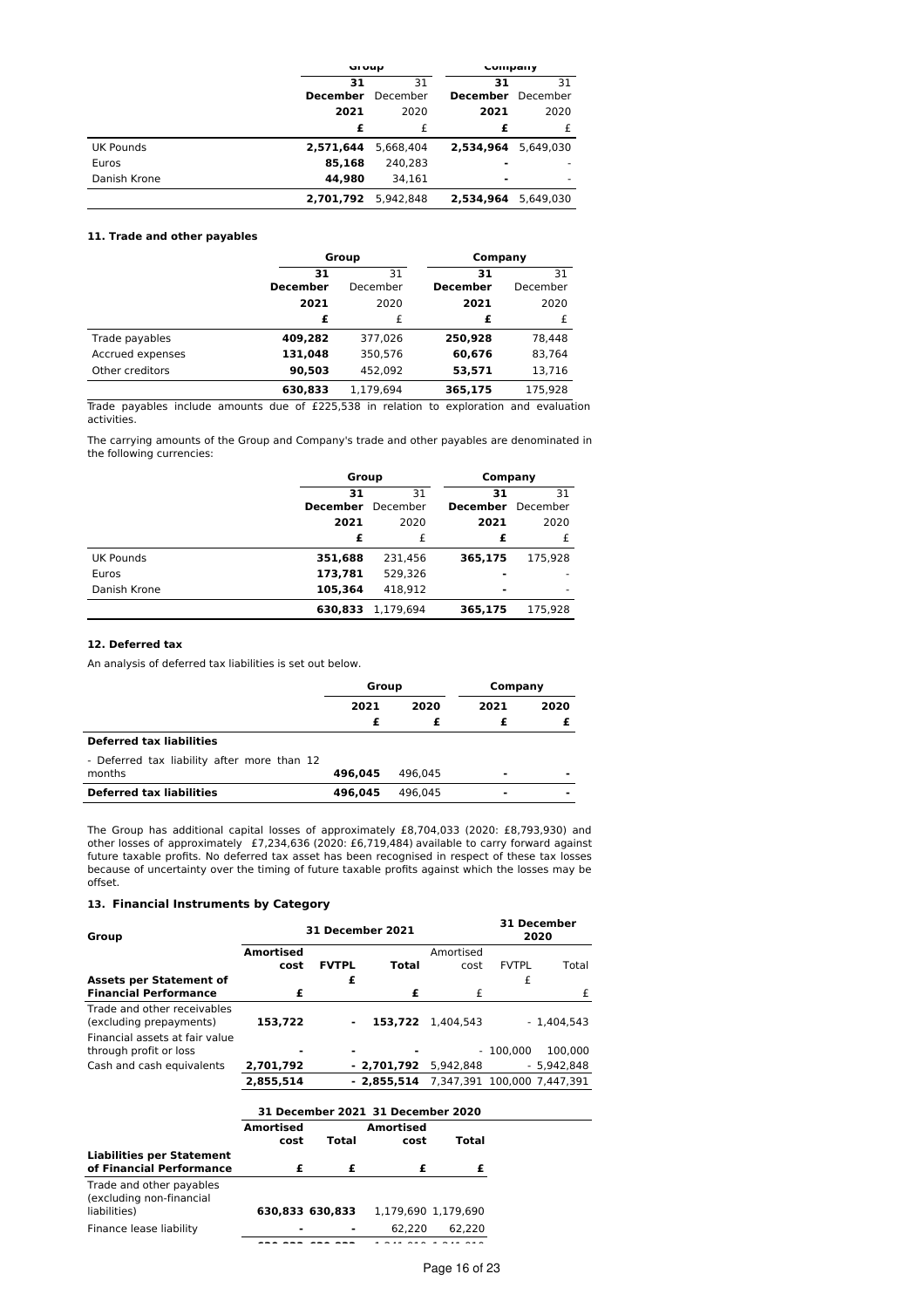# **630,833 630,833** 1,241,910 1,241,910

**Company**

|                                                                    |                   | 31 December 2021 |              | 31 December 2020         |                          |           |
|--------------------------------------------------------------------|-------------------|------------------|--------------|--------------------------|--------------------------|-----------|
|                                                                    | Amortised<br>cost | <b>FVTPL</b>     | Total        | <b>Amortised</b><br>cost | <b>FVTPL</b>             | Total     |
| <b>Assets</b><br>per<br><b>Statement</b><br>of<br><b>Financial</b> |                   | £                |              |                          | £                        |           |
| Performance                                                        | £                 |                  | £            | £                        |                          | £         |
| other<br>Trade<br>and<br>receivables<br>(excluding<br>prepayments) | 493,492           | $\blacksquare$   | 493.492      | 1,152,045                | ٠                        | 1,152,045 |
| Financial assets at<br>fair value through<br>profit or loss        |                   |                  |              | $\overline{a}$           | 100.000                  | 100.000   |
| Cash<br>and<br>cash<br>equivalents                                 | 2.534.964         |                  | 2,534,964    | 5.649.030                | $\overline{\phantom{a}}$ | 5.649.030 |
|                                                                    | 3,028,456         |                  | $-3,028,456$ | 6.801.075                | 100.000                  | 6.901.075 |

|                                                      |       | 31 December 2021        |                                         | 31 December 2020 |              |  |
|------------------------------------------------------|-------|-------------------------|-----------------------------------------|------------------|--------------|--|
|                                                      |       | At<br>amortised<br>cost | At<br>amortised<br><b>Total</b><br>cost |                  | <b>Total</b> |  |
| <b>Liabilities</b>                                   | per   |                         |                                         |                  |              |  |
| <b>Statement</b><br>Financial                        | of    |                         |                                         |                  |              |  |
| Performance                                          |       | £                       | £                                       | £                | £            |  |
| Trade<br>and<br>payables (excluding<br>non-financial | other |                         |                                         |                  |              |  |
| liabilities)                                         |       |                         | 365.175 365.175                         | 175.928          | 175.928      |  |
| Finance<br>liability                                 | lease |                         |                                         | 62.220           | 62,220       |  |
|                                                      |       |                         | 365,175 365,175                         | 238.148          | 238.148      |  |

# **14. Share capital and premium**

| <b>Group and Company</b> |                     | <b>Number of shares</b>    | <b>Share capital</b>          |                        |  |
|--------------------------|---------------------|----------------------------|-------------------------------|------------------------|--|
|                          | 31 December<br>2021 | <b>31 December</b><br>2020 | 31<br><b>December</b><br>2021 | 31<br>December<br>2020 |  |
| Ordinary shares          | 972.857.613         | 971.629.460                | 97.285                        | 97,162                 |  |
| Deferred shares          | 558.104.193         | 558.104.193                | 558.104                       | 558.104                |  |
| Deferred A shares        | 68,289,656,190      | 68,289,656,190             | 6.828.966                     | 6.828.966              |  |
| Total                    | 69.820.617.996      | 69.819.389.843             | 7.484.355                     | 7,484,232              |  |

| Issued at 0.01 pence per share             | Number of<br>Ordinary<br>shares | Share<br>capital<br>£ | Share<br>premium<br>£ | Total<br>£            |
|--------------------------------------------|---------------------------------|-----------------------|-----------------------|-----------------------|
| As at 1 January 2020                       | 969,969,397                     | 96.996                | 55,463,656            | 55.560.652            |
| Issue of new shares - 10 November<br>2020  | 1.660.063                       | 166                   | 156.378               | 156.544               |
| As at 31 December 2020                     | 971,629,460                     | 97.162                |                       | 55,620,034 55,717,196 |
| As at 1 January 2021                       | 971.629.460                     | 97.162                | 55.620.034            | 55,717,196            |
| Exercise of warrants - 23 December<br>2021 | 1.228.153                       | 123                   | 85.848                | 85.971                |
| As at 31 December 2021                     | 972.857.613                     | 97.285                | 55,705,882            | 55.803.167            |

| Deferred Shares (nominal value of 0.1 pence per<br>share) | <b>Number of</b><br><b>Deferred shares</b> | <b>Share capital</b> |
|-----------------------------------------------------------|--------------------------------------------|----------------------|
| As at 1 January 2020                                      | 558.104.193                                | 558.104              |
| As at 31 December 2020                                    | 558.104.193                                | 558.104              |
| As at 1 January 2021                                      | 558.104.193                                | 558.104              |
| As at 31 December 2021                                    | 558,104,193                                | 558.104              |

| Deferred A Shares (nominal value of 0.1 pence<br>per share) | Number of<br><b>Deferred A</b><br>shares | <b>Share capital</b> |
|-------------------------------------------------------------|------------------------------------------|----------------------|
| As at 1 January 2020                                        | 68.289.656.190                           | 6.828.966            |
| As at 31 December 2020                                      | 68.289.656.190                           | 6.828.966            |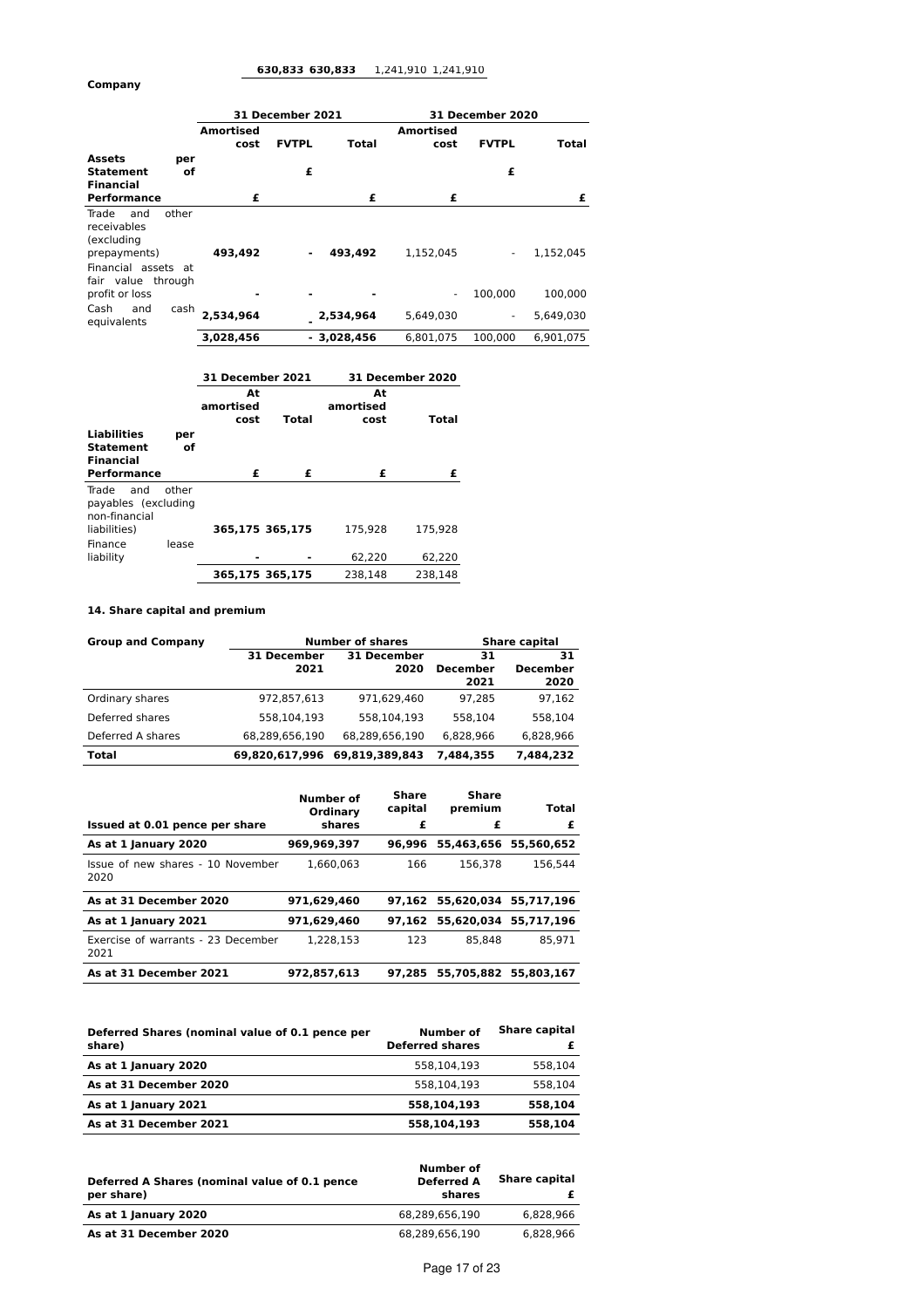| As at 1 January 2021   | 68.289.656.190 | 6.828.966 |
|------------------------|----------------|-----------|
| As at 31 December 2021 | 68.289.656.190 | 6.828.966 |

On 23 December 2021, the Company issued and allotted 1,228,153 new Ordinary Shares at a price of 7 pence per share as an exercise of warrants.

# **15. Share based payments**

The Company has established a share option scheme for Directors, employees and consultants to the Group. Share options and warrants outstanding and exercisable at the end of the period have the following expiry dates and exercise prices:

|                  |                    |               |                         | <b>Options &amp; Warrants</b> |                 |
|------------------|--------------------|---------------|-------------------------|-------------------------------|-----------------|
|                  |                    |               |                         | 31                            | 31              |
|                  |                    |               | Exercise price in £ per | <b>December</b>               | <b>December</b> |
| Grant Date       | <b>Expiry Date</b> |               | share                   | 2021                          | 2020            |
|                  | 17                 | December 0.07 |                         | ۰                             | 1,228,153       |
| 17 December 2016 | 2021               |               |                         |                               |                 |
| 9 June 2017      | 9 June 2022        |               | 0.165                   | 1,025,000                     | 1,025,000       |
| 23 July 2019     | 23 July 2023       |               | 0.10                    | 5,200,000                     | 5,200,000       |
| 23 July 2019     | 23 July 2023       |               | 0.15                    | 5,200,000                     | 5,200,000       |
| 23 July 2019     | 23 July 2023       |               | 0.20                    | 5,600,000                     | 5,600,000       |
| 10 July 2020     | 30 July 2025       |               | 0.10                    | 5,150,000                     | 5,150,000       |
| 10 July 2020     | 30 July 2025       |               | 0.15                    | 2.100.000                     | 2,100,000       |
| 15 February 2021 | 15<br>2025         | February      | 0.15                    | 11,000,000                    |                 |
| 15 February 2021 | 15<br>2025         | February      | 0.20                    | 11,000,000                    |                 |
| 15 February 2021 | 15<br>2025         | February      | 0.25                    | 11,000,000                    |                 |
|                  |                    |               |                         | 57,275,000                    | 25,503,153      |

The Company and Group have no legal or constructive obligation to settle or repurchase the options or warrants in cash.

The fair value of the share options and warrants was determined using the Black Scholes<br>valuation and model. The parameters used are detailed parameters below:

|                               | 2017<br>Options | 2019<br>Options | 2019 Options | 2019 Options |
|-------------------------------|-----------------|-----------------|--------------|--------------|
| Granted on:                   | 9/6/2017        | 23/7/2019       | 23/7/2019    | 23/7/2019    |
| Life (years)                  | 5 years         | 4 years         | 4 years      | 4 years      |
| Share price (pence per share) | 15.5p           | 7.45p           | 7.45p        | 7.45p        |
| Risk free rate                | 0.56%           | 0.5%            | 0.5%         | 0.5%         |
| <b>Expected volatility</b>    | 31.83%          | 21.64%          | 21.64%       | 21.64%       |
| Expected dividend yield       | ۰               |                 |              | ۰            |
| Marketability discount        | 20%             | 20%             | 20%          | 20%          |
| Total fair value (£000)       | 34              | 31              | 5            |              |

|                               | 2020<br>Options | 2020 Options | 2021 Options      | 2021 Options      |
|-------------------------------|-----------------|--------------|-------------------|-------------------|
| Granted on:                   | 10/7/2020       | 10/7/2020    | 15/2/2021         | 15/2/2021         |
| Life (years)                  | 5 years         | 5 years      | 4 years           | 4 years           |
| Share price (pence per share) | 6.16p           | 6.16p        | 9.20 <sub>p</sub> | 9.20 <sub>p</sub> |
| Risk free rate                | 0.5%            | 0.5%         | 0.5%              | 0.5%              |
| Expected volatility           | 30.24%          | 30.24%       | 61.47%            | 61.47%            |
| Expected dividend yield       |                 |              |                   |                   |
| Marketability discount        | 20%             | 20%          | 20%               | 20%               |
| Total fair value (£000)       | 31              | 5            | 270               | 213               |

|                               | 2021<br>Options   |
|-------------------------------|-------------------|
| Granted on:                   | 15/2/2021         |
| Life (years)                  | 4 years           |
| Share price (pence per share) | 9.20 <sub>p</sub> |
| Risk free rate                | 0.5%              |
| <b>Expected volatility</b>    | 30.24%            |
| Expected dividend yield       |                   |
| Marketability discount        | 20%               |
| Total fair value (£000)       | 173               |

The expected volatility of the options is based on historical volatility for the six months prior to the date of granting.

The risk-free rate of return is based on zero yield government bonds for a term consistent with the option life.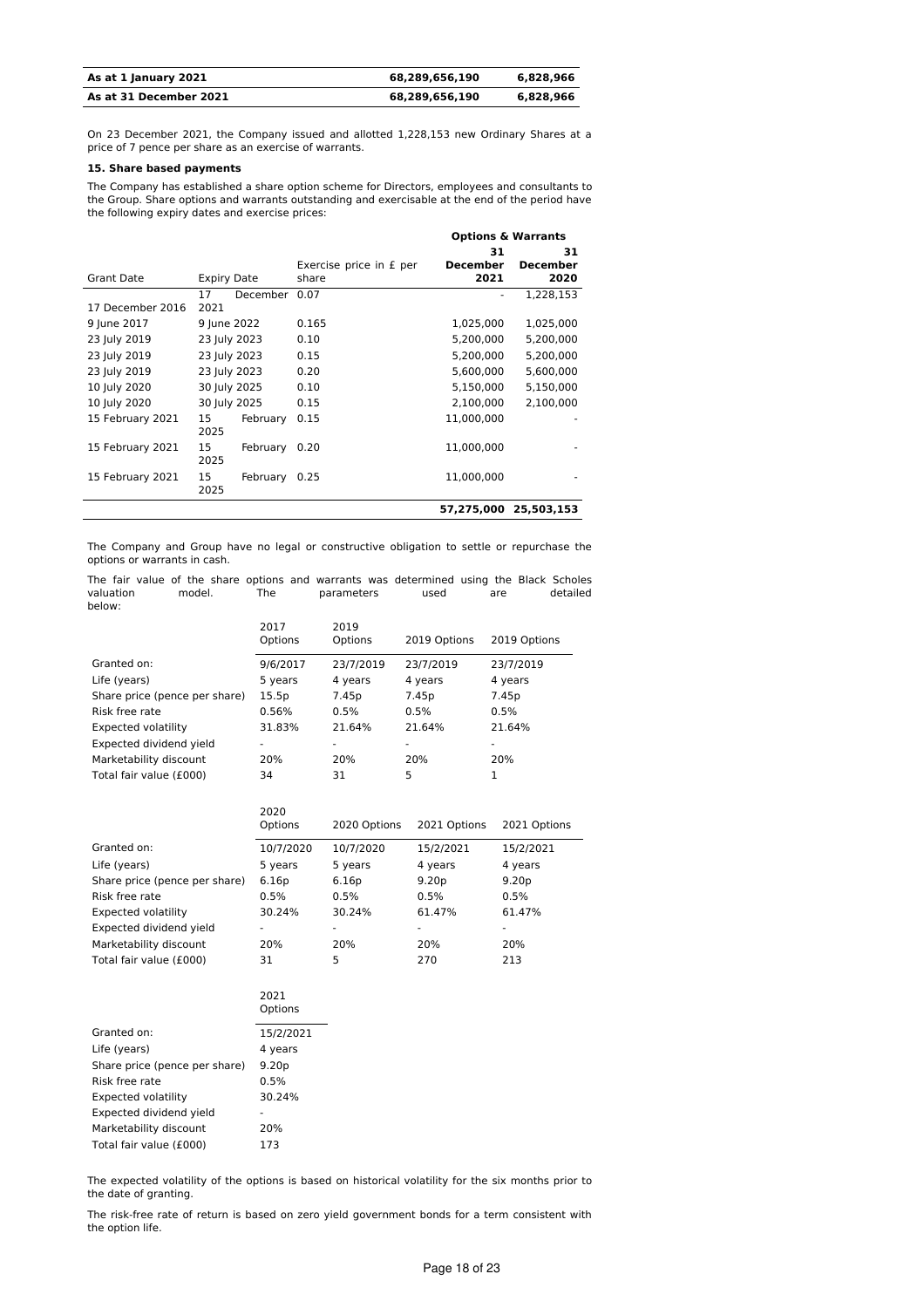A reconciliation of options and warrants granted over the year to 31 December 2021 is shown below:

|                                       | 2021          |                                              | 2020         |                                                |
|---------------------------------------|---------------|----------------------------------------------|--------------|------------------------------------------------|
|                                       | <b>Number</b> | Weighted<br>average<br>exercise<br>price (£) | Number       | Weighted<br>average<br>exercise<br>price $(f)$ |
| Outstanding at beginning of<br>period | 25,503,153    | 0.1556                                       | 34,303,153   | 0.1898                                         |
| Expired                               |               |                                              | (16,050,000) |                                                |
| Exercised                             | (1,228,153)   | 0.0700                                       |              |                                                |
| Granted                               | 33.000.000    | 0.2000                                       | 7.250.000    | 0.125                                          |
| Outstanding<br>period<br>at<br>as     |               |                                              |              |                                                |
| end                                   | 57.275.000    | 0.1830                                       | 25.503.153   | 0.1556                                         |
| <b>Exercisable at period end</b>      | 57,275,000    | 0.1830                                       | 25,503,153   | 0.1556                                         |

|                                 | 2021<br>2020                                 |                              |                                          |                                            |                                                |                                        |                                          |                                            |
|---------------------------------|----------------------------------------------|------------------------------|------------------------------------------|--------------------------------------------|------------------------------------------------|----------------------------------------|------------------------------------------|--------------------------------------------|
| Range                           |                                              |                              | Weighted<br>average                      | Weighted<br>average                        |                                                |                                        | Weighted<br>average                      | Weighted<br>average                        |
| οf<br>exercise<br>prices<br>(f) | Weighted<br>average<br>exercise<br>price (£) | <b>Number</b><br>of shares   | remaining<br>life<br>expected<br>(years) | remaining<br>life<br>contracted<br>(years) | Weighted<br>average<br>exercise<br>price $(f)$ | Number of<br>shares                    | remaining<br>life<br>expected<br>(vears) | remaining<br>life<br>contracted<br>(years) |
| $0 - 0.05$<br>$0.05 -$<br>2.00  | $\overline{\phantom{a}}$<br>0.1830           | $\blacksquare$<br>57.275.000 | 3.18                                     | -<br>3.18                                  | -<br>0.1574                                    | $\overline{\phantom{a}}$<br>25.503.153 | $\blacksquare$<br>3.68                   | 3.68                                       |

During the period there was a charge of £655,870 (2020: £35,872) in respect of share options.

# **16. Other reserves**

|                                        |                        |                                                    |                                        | Group                      |                                 |               |
|----------------------------------------|------------------------|----------------------------------------------------|----------------------------------------|----------------------------|---------------------------------|---------------|
|                                        | Merger<br>reserve<br>£ | Foreign<br>currency<br>translation<br>reserve<br>£ | Reverse<br>acquisition<br>reserve<br>£ | Redemption<br>reserve<br>£ | Share<br>option<br>reserve<br>£ | Total<br>£    |
| At<br>31<br><b>December</b>            |                        | 1,205,544                                          |                                        |                            | 114,108                         |               |
| 2020                                   | 166,000                |                                                    | (8,071,001)                            | 364,630                    |                                 | (6, 220, 719) |
| Currency<br>translation<br>differences |                        | (1,640,140)                                        |                                        |                            |                                 | (1,640,140)   |
| Expired<br>Options                     |                        |                                                    |                                        | $\overline{\phantom{a}}$   | (8, 285)                        | (8, 285)      |
| Issued<br>Options                      |                        |                                                    |                                        | $\overline{\phantom{a}}$   | 655,870                         | 655,870       |
| 31<br>At<br><b>December</b>            |                        | (434,596)                                          |                                        |                            | 761,693                         |               |
| 2021                                   | 166,000                |                                                    | (8,071,001)                            | 364,630                    |                                 | (7, 213, 274) |

# **17. Employee benefit expense**

|                                          | Group                 |                | Company               |                |
|------------------------------------------|-----------------------|----------------|-----------------------|----------------|
|                                          | Year<br>ended         | Year<br>ended  | Year<br>ended         | Year ended     |
|                                          | 31<br><b>December</b> | 31<br>December | 31<br><b>December</b> | 31<br>December |
|                                          | 2021                  | 2020           | 2021                  | 2020           |
| <b>Staff costs (excluding Directors)</b> | £                     | £              | £                     | £              |
| Salaries and wages                       | 369,708               | 597.146        | 360,134               | 317.044        |
| Social security costs                    | 99,068                | 69,984         | 64,356                | 40,011         |
| Retirement benefit costs                 | 2.049                 | 6.621          | 2.049                 | 6.098          |
| Other employment costs                   | 27.425                | 523            | 2,093                 | 523            |
|                                          | 498.250               | 674.274        | 428.632               | 363.676        |

The average monthly number of employees for the Group during the year was 11 (year ended 31 December 2020: 13) and the average monthly number of employees for the Company was 7 (year ended 31 December 2020: 9).

Of the above Group staff costs, £245,743 (year ended 31 December 2020: £455,385) has been capitalised in accordance with IFRS 6 as exploratory related costs and are shown as an intangible addition in the year.

# **18. Directors' remuneration**

| Year ended 31 December 2021 |                 |                   |              |
|-----------------------------|-----------------|-------------------|--------------|
| Short-                      | Post-           | <b>Share</b>      |              |
|                             | term employment | based             |              |
| benefits                    |                 | benefits payments | <b>Total</b> |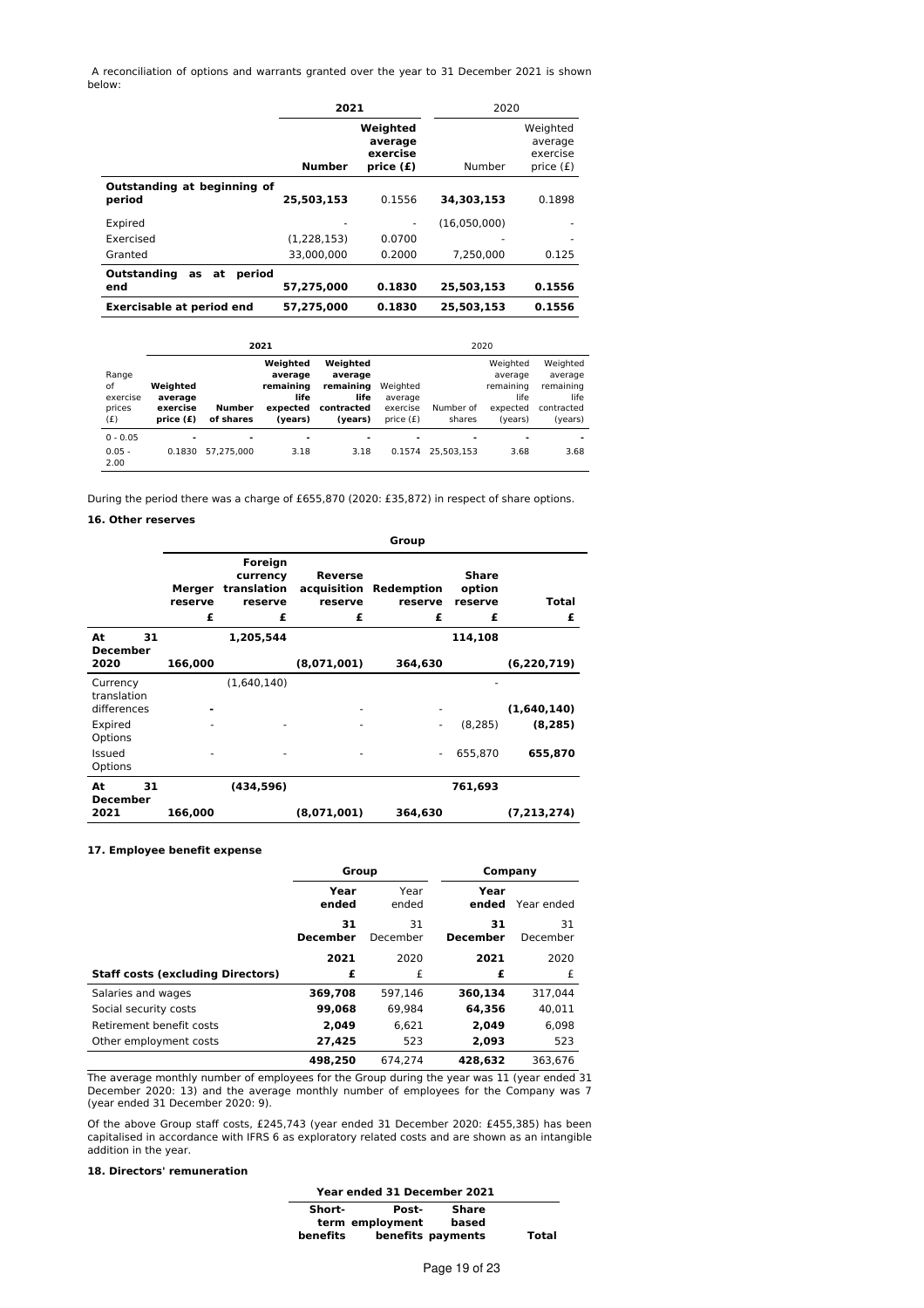|                                   | £       |                          |         |         |
|-----------------------------------|---------|--------------------------|---------|---------|
| <b>Executive Directors</b>        |         |                          |         |         |
| <b>Roderick McIllree</b>          | 196.534 | 18.500                   |         | 215.034 |
| Bo Stensgaard                     | 221.800 | $\overline{\phantom{a}}$ | 238.498 | 460,298 |
| <b>Non-executive Directors</b>    |         |                          |         |         |
| lan Henderson 1                   | 12,879  |                          | ۰       | 12,879  |
| Johannus Hansen <sup>2</sup>      | 23,309  | ٠                        | ۰       | 23,309  |
| Peter Waugh                       | 24.000  | 533                      | ٠       | 24.533  |
| Michael Hutchinson                | 38,750  |                          | ۰       | 38,750  |
|                                   | 517,272 | 19.033                   | 238.498 | 774,803 |
| Resigned on 5 January 2021<br>(1) |         |                          |         |         |

(1) Resigned on 5 January 2021 (2) Appointed on 15 March 2021

Of the above Group directors' remuneration, £338,296 (31 December 2020: £123,683) has been capitalised in accordance with IFRS 6 as exploratory related costs and are shown as an intangible addition in the year

The above figures do not include employer portion of NIC. These have been included in note 17.

|                                | Year ended 31 December 2020 |                          |                                     |         |
|--------------------------------|-----------------------------|--------------------------|-------------------------------------|---------|
|                                | Short-<br>benefits          | Post-<br>term employment | Share<br>based<br>benefits payments | Total   |
|                                | £                           | £                        | £                                   | £       |
| <b>Executive Directors</b>     |                             |                          |                                     |         |
| Roderick McIllree              | 53.391                      | 2.421                    |                                     | 55.812  |
| Bo Stensgaard                  | 106.250                     |                          |                                     | 106.250 |
| <b>Non-executive Directors</b> |                             |                          |                                     |         |
| Ian Henderson                  | 38.750                      |                          |                                     | 38.750  |
| Peter Waugh                    | 18.600                      | 867                      |                                     | 19.467  |
| Michael Hutchinson             | 90.375                      |                          |                                     | 90.375  |
|                                | 307,366                     | 3,288                    |                                     | 310,654 |

Details of fees paid to Companies and Partnerships of which the Directors detailed above are Directors and Partners have been disclosed in Note 25.

The remuneration of Directors and key executives is determined by the remuneration committee having regard to the performance of individuals and market trends.

# **19. Finance income**

|                                                          | Group             |            |  |
|----------------------------------------------------------|-------------------|------------|--|
|                                                          | <b>Year ended</b> | Year ended |  |
|                                                          | 31                | 31         |  |
|                                                          | <b>December</b>   | December   |  |
|                                                          | 2021              | 2020       |  |
|                                                          |                   |            |  |
| Interest income/(expense) from cash and cash equivalents | (4,251)           | 1,968      |  |
| <b>Finance Income/(expense)</b>                          | (4, 251)          | 1,968      |  |

# **20. Other gain/(losses)**

|                     | Group           |            |  |
|---------------------|-----------------|------------|--|
|                     | Year ended      | Year ended |  |
|                     | 31              | 31         |  |
|                     | <b>December</b> | December   |  |
|                     | 2021            | 2020       |  |
|                     | £               |            |  |
| Other gains         | 46,072          | 49,360     |  |
| Other gain/(losses) | 46,072          | 49,360     |  |

# **21. Income tax expense**

No charge to taxation arises due to the losses incurred.

The tax on the Group's loss before tax differs from the theoretical amount that would arise using the weighted average tax rate applicable to the losses of the consolidated entities as follows:

|                                                          | Group                 |             |  |
|----------------------------------------------------------|-----------------------|-------------|--|
|                                                          | Year ended Year ended |             |  |
|                                                          | 31                    | 31          |  |
|                                                          | <b>December</b>       | December    |  |
|                                                          | 2021                  | 2020        |  |
|                                                          | £                     | £           |  |
| Loss before tax                                          | (2,491,062)           | (2.487.562) |  |
| Tax at the applicable rate of 20.68% (2020: 21.62%)      | (515.152)             | (537.811)   |  |
| Effects of:                                              |                       |             |  |
| Expenditure not deductible for tax purposes              | 99.228                | 153.133     |  |
| Depreciation in excess of/(less than) capital allowances | 89.897                | 79.656      |  |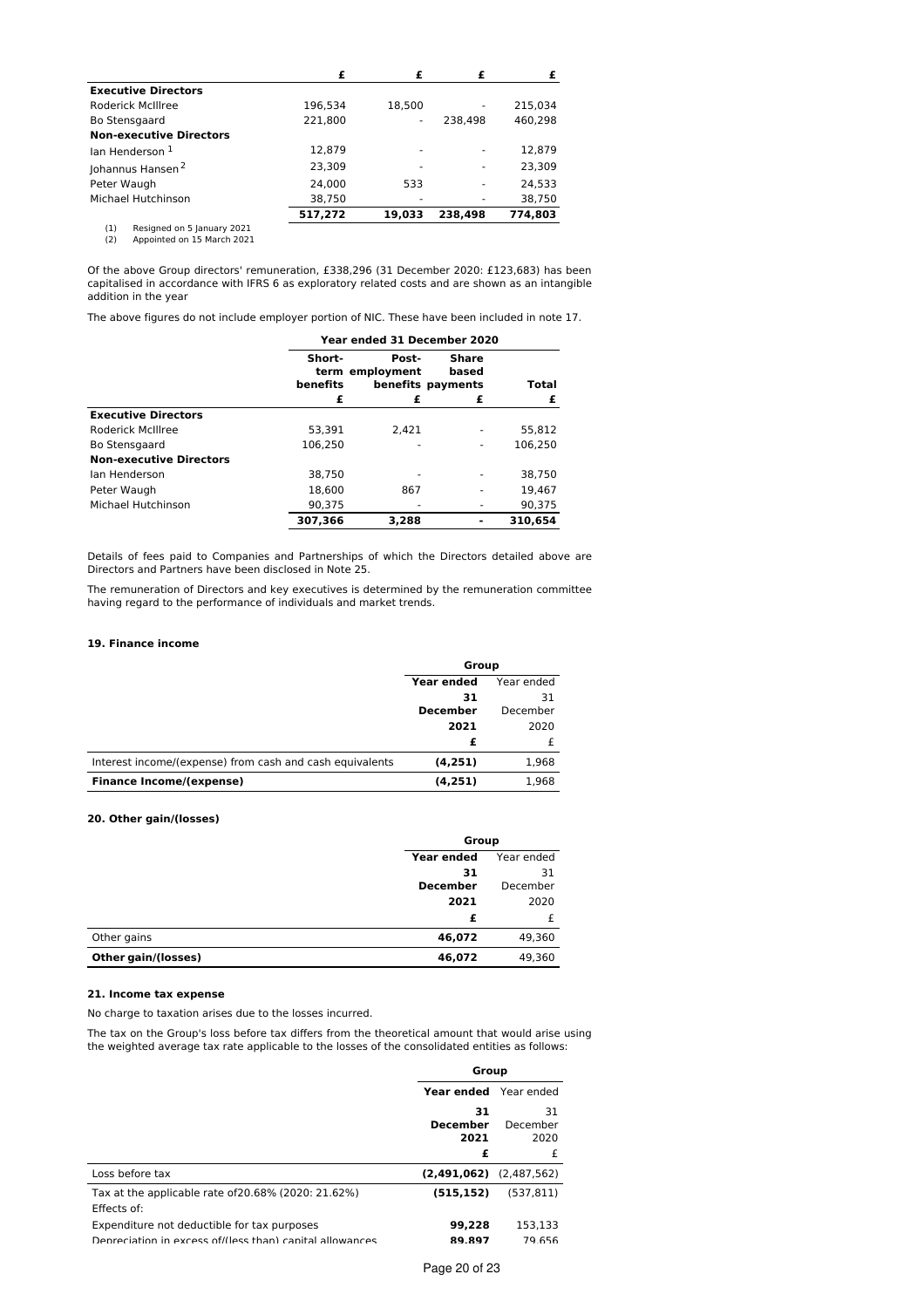| <b>Propresional in concept offices many capital anomatices</b> | ------  | しつ いしし  |
|----------------------------------------------------------------|---------|---------|
| Net tax effect of losses carried forward                       | 326.027 | 75.059  |
| Tax (charge)/refund                                            | -       | 229.963 |

The weighted average applicable tax rate of20.68% (2020: 21.62%) used is a combination of the 19% standard rate of corporation tax in the UK, 20% Finnish corporation tax and 30% Greenlandic corporation tax.

The Group has a potential deferred income tax asset of approximately £1,285,093 (2020: £959,066) due to tax losses available to carry forward against future taxable profits. The Company has tax losses of approximately £7,234,636 (2020: £6,719,484) available to carry forward against future taxable profits. No deferred tax asset has been recognised on accumulated tax losses because of uncertainty over the timing of future taxable profits against which the losses may be offset.

#### **22. Earnings per share**

# **Group**

The calculation of the total basic earnings per share of (0.28)pence (31 December 2020: (0.23) pence) is based on the loss attributable to equity holders of the parent company of  $\pmb{\varrho}$ ,706,833 (31 December 2020: £2,257,600) and on the weighted average number of ordinary shares of 971,659,743 (31 December 2020: 970,205,253) in issue during the year.

In accordance with IAS 33, basic and diluted earnings per share are identical for the Group as the effect of the exercise of share options would be to decrease the earnings per share. Details of share options that could potentially dilute earnings per share in future periods are set out in Note 15.

# **23. Expenses by nature**

|                                      | Group                   |               |
|--------------------------------------|-------------------------|---------------|
|                                      | Year<br>ended           | Year<br>ended |
|                                      | 31<br>December December | 31            |
|                                      | 2021                    | 2020          |
|                                      | £                       | £             |
| <b>Cost of Sales</b>                 |                         |               |
| <b>Exploitation licence fees</b>     | 199,844                 |               |
| <b>Total cost of sales</b>           | 199,844                 |               |
| <b>Administrative expenses</b>       |                         |               |
| Employee expenses                    | 438,982                 | 367.891       |
| Establishment expenses               | 89,137                  | 72,010        |
| Travel & subsistence                 | 38,082                  | 111,954       |
| Professional & consultancy fees      | 692,470                 | 970,021       |
| IT & Software                        | 19,612                  | 20,366        |
| Insurance                            | 75,548                  | 73,192        |
| Depreciation                         | 460,713                 | 606,585       |
| Share Option expense                 | 655,870                 | 35,872        |
| Payments to acquire royalties        |                         | 200,000       |
| Other expenses                       | 191,632                 | 52,929        |
| <b>Total administrative expenses</b> | 2,662,046 2,510,820     |               |

### **Services provided by the Company's auditor and its associates**

During the year, the Group (including overseas subsidiaries) obtained the following services from the Company's auditors and its associates:

|                                                                                                                            | Group                        |                              |
|----------------------------------------------------------------------------------------------------------------------------|------------------------------|------------------------------|
|                                                                                                                            | Year<br>ended 31<br>December | Year ended<br>31<br>December |
|                                                                                                                            | 2021                         | 2020                         |
|                                                                                                                            | £                            |                              |
| Fees payable to the Company's auditor and its associates for<br>the audit of the Parent Company and Consolidated Financial |                              |                              |
| <b>Statements</b>                                                                                                          | 58,004                       | 69.375                       |
| Fees payable to the Company's auditor for other services                                                                   | 11,385                       | 47.540                       |

# **24. Commitments**

#### License commitments

Bluejay now owns 11 mineral exploration licenses and one exploitation licence in Greenland. Licence 2015/08, 2020/114 and 2021/08 is a part of the Dundas project and licences 2011/31, 2012/29, 2017/01, 2018/16, 2019/116, 2020/03, 2020/06, 2020/10 and 2020/22 are part of the Disko projects in Greenland. These licences include commitments to pay annual licence fees and minimum spend requirements. .<br>at 31 December 2021 these are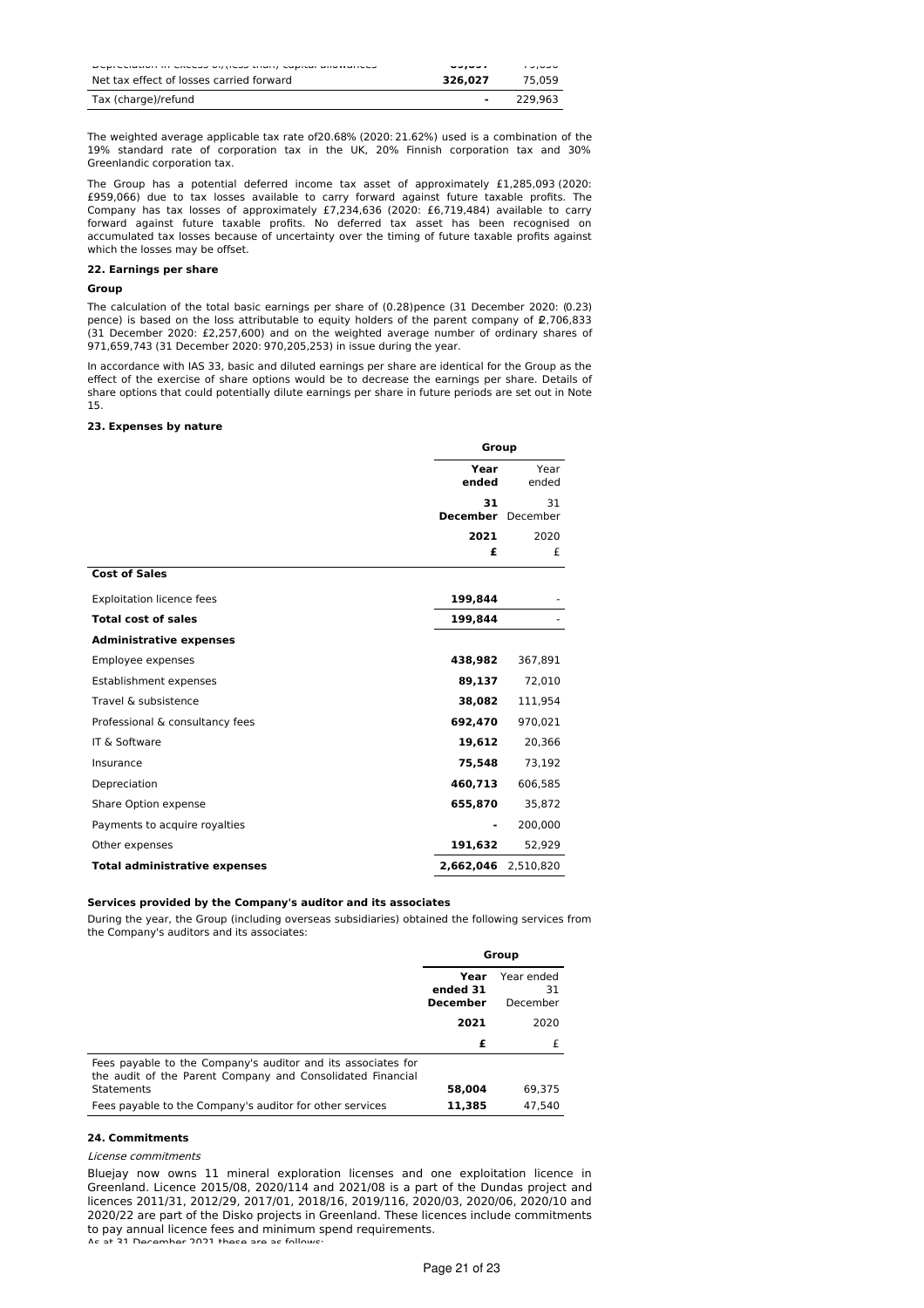|                                                  | Group   |                                             |                       |
|--------------------------------------------------|---------|---------------------------------------------|-----------------------|
| Group                                            | License | <b>Minimum</b><br>spend<br>fees requirement | Total                 |
|                                                  | £       | £                                           |                       |
| Not later than one year                          | 128.313 | 1.900.420                                   | 2.028.733             |
| Later than one year and no later than five years | 299.261 | 24.546.462                                  | 24.845.723            |
| <b>Total</b>                                     | 427.574 |                                             | 26,446,882 26,874,456 |

### **25. Related party transactions**

#### **Loans to Group undertakings**

Amounts receivable as a result of loans granted to subsidiary

undertakings are as follows:

|                                 | Company               |                |
|---------------------------------|-----------------------|----------------|
|                                 | 31<br><b>December</b> | 31<br>December |
|                                 | 2021                  | 2020           |
|                                 | £                     | £              |
| Finland Investments Ltd         |                       |                |
| FinnAust Mining Finland Oy      | 7.311.625             | 7.474.317      |
| <b>Centurion Mining Limited</b> | 345                   | 345            |
| Dundas Titanium A/S             | 23,462,907            | 22.719.222     |
| Disko Exploration Limited       | 3,176,103             | 2.415.191      |
| At 31 December (Note 9)         | 33,950,980            | 32.609.075     |

Loans granted to subsidiaries have increased during the year due to additional loans being granted to the subsidiaries, and foreign exchange gain of £2,190,977, given that no loans were repaid during the year.

These amounts are unsecured and repayable in Euros and Danish Krone on demand from the Company.

All intra Group transactions are eliminated on consolidation.

# **Other transactions**

The Group defines its key management personnel as the Directors of the Company as disclosed in the Directors' Report.

PMW Consultancy Services, operated by Peter Waugh as a sole trader, was paid a fee of £50,000 for the year ended 31 December 2021 (31 December 2020: £40,000) for consulting services to the Company. There was a balance of £nil owing at year end (31 December 2020: £nil).

#### **26. Ultimate controlling party**

The Directors believe there is no ultimate controlling party.

#### **27. Events after the reporting date**

On 27 January 2022, the Company appointed Eric Sondergaard as a Non-Executive Director to the board.

On 24 March 2022, the Company raised £5,400,000 via the issue and allotment of76,857,134 new Ordinary Shares at a price of 7 pence per share. As part of this placing, there was director dealings of £120,000.

For further information please visit [http://www.bluejaymining.com](http://www.bluejaymining.com/) or contact:

| Roderick McIllree/ Kevin<br>Sheil | Bluejay Mining plc                                    | enguiry@bluejaymining.com |
|-----------------------------------|-------------------------------------------------------|---------------------------|
| Ewan Leggat/ Adam Cowl            | SP Angel Corporate Finance<br>LLP (Nominated Adviser) | +44 (0) 20 3470 0470      |
| Andrew Chubb                      | Hannam & Partners (Advisory)<br><b>LLP</b>            | +44 (0) 20 7907 8500      |
| Tim Blythe/ Megan Ray             | BlytheRay                                             | +44 (0) 20 7138 3205      |

# **Notes**

Bluejay is listed on the London AIM market and Frankfurt Stock Exchange and its shares also trade on the OTCQB Market in the US. With multiple projects in Greenland and Finland, Bluejay has now secured three globally respected entities as partner, customer, and co-investor on three of its projects, giving the Company and its shareholders both portfolio and commodity diversification in high quality jurisdictions.

Bluejay has signed a definitive joint venture agreement with KoBold Metals to guide exploration for new deposits rich in the critical materials for electric vehicles (The Disko-Nuussauq Project). Principal investors in KoBold include Breakthrough Energy Ventures, a climate & technology fund, overseen by Bill Gates, and whose investors include Michael Bloomberg, Jeff Bezos, and Ray Dalio. Other investors in KoBold include Andreessen Horowitz, the premier Silicon Valley venture capital fund and Equinor, the Norwegian state-owned multinational energy company.

Bluejay's most advanced project is the Dundas Ilmenite Project in Greenland, which is fully